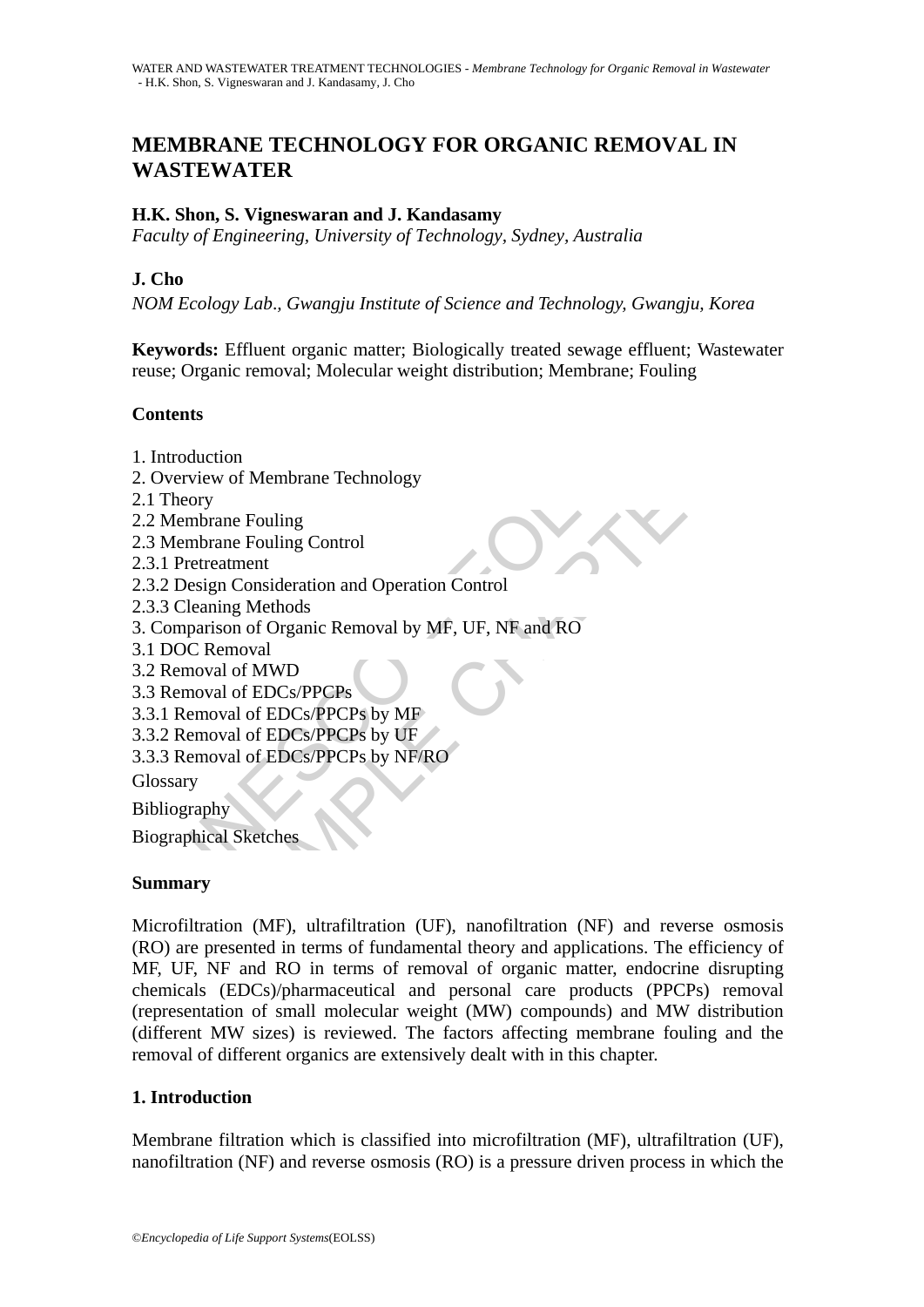membrane acts as a selective barrier to restrict the passage of pollutants such as organics, nutrients, turbidity, microorganisms, inorganic metal ions and other oxygen depleting pollutants, and allows relatively clear water to pass through. With technological advances and the ever-increasing stringency of water quality criteria, membrane processes are becoming a more attractive solution to the challenge of producing high quality water from wastewater reuse processes. A number of books have been published on membrane technology in a wastewater treatment plants (WWTPs) (Vigneswaran and Ben Aim, 1989; Ho and Sirkar, 1992; Mallevialle et al., 1996; Mulder, 1996; Water Environment Federation. 2006). The books cover a wide range of theoretical mass transport and application on MF, UF, NF and RO. However, to date, not many studies have dealt with detailed removal processes of organic matter, endocrine disrupting chemicals (EDCs) and pharmaceuticals and personal care products (PPCPs). This chapter focuses on achieving detailed organic removal in terms of dissolved organic carbon (DOC), molecular weight distribution (MWD) and EDCs/PPCPs. DOC indicates the general level of pollutant removal by different membranes used. EDCs and PPCPs represent removal of the smallest compounds (approximately 150–500 Da). MW distribution provides information on the removal of the different ranges of MW.

# **2. Overview of Membrane Technology**

Membrane technology has been applied in various fields of wastewater reuse. MF and UF membrane systems have already proven their advantages in terms of economic efficiency as well as water quality. NF and RO membranes are also used in a broad range of wastewater reclamation.

dissolved organic carbon (DOC), molecular weight distribut<br>
Cs/PPCPs. DOC indicates the general level of pollutant remembranes used. EDCs and PPCPs represent removal of the sm<br>
roximately 150–500 Da). MW distribution provi ed organic carbon (DOC), molecular weight distribution (MWD) is<br>Ps. DOC indicates the general level of pollutant removal by differ<br>sused. EDCs and PPCPs represent removal of the smallest compound<br>technology has been applie MF refers to membranes that have pore diameters from 0.1 to 10 μm (Cheryan, 1998) and is the membrane with the largest pores. It can be used to filter suspended particulates, large colloids, bacteria and organics. The MF is also used as a pretreatment for NF and RO processes. Since the pore size of the MF is relatively large, air backflush or permeate backwash can be used to remove the deposits from the pores and surface of the membrane. Physical sieving is the major separation or rejection mechanism in MF. The deposit or cake on the membrane also acts as a self-rejecting layer, and thus MF can retain even smaller particles or solutes than its pore size. Membrane bioreactor (MBR) technology is the most promising development in biological WWTPs. The principal element of the MBR is MF. Now, when economic reasons no longer limit the application of MBR in industrial and municipal WWTPs, and new requirements are being set for WWTPs, MBR may be the key for direct or indirect recycling of wastewaters. This is because two of their characteristics, namely: (a) the low sludge load in terms of BOD, so that the bacteria are forced to mineralize poorly degradable organic compounds; and (b) the long life of the sludge gives the bacteria time to adapt to the treatment-resistant substances. The use of membrane separation technologies in water industry is gaining popularity due to increasing environmental regulations, and capability of membrane to remove most of the pollutants. However, the limitation of using the membrane separation process is: (i) membrane fouling and hence the feed solution should have low solid contents, and it should be operated at low flow rate to minimize the fouling, and (ii) high capital cost. A recent review on MBR can be found elsewhere (Le-Clech et al., 2006).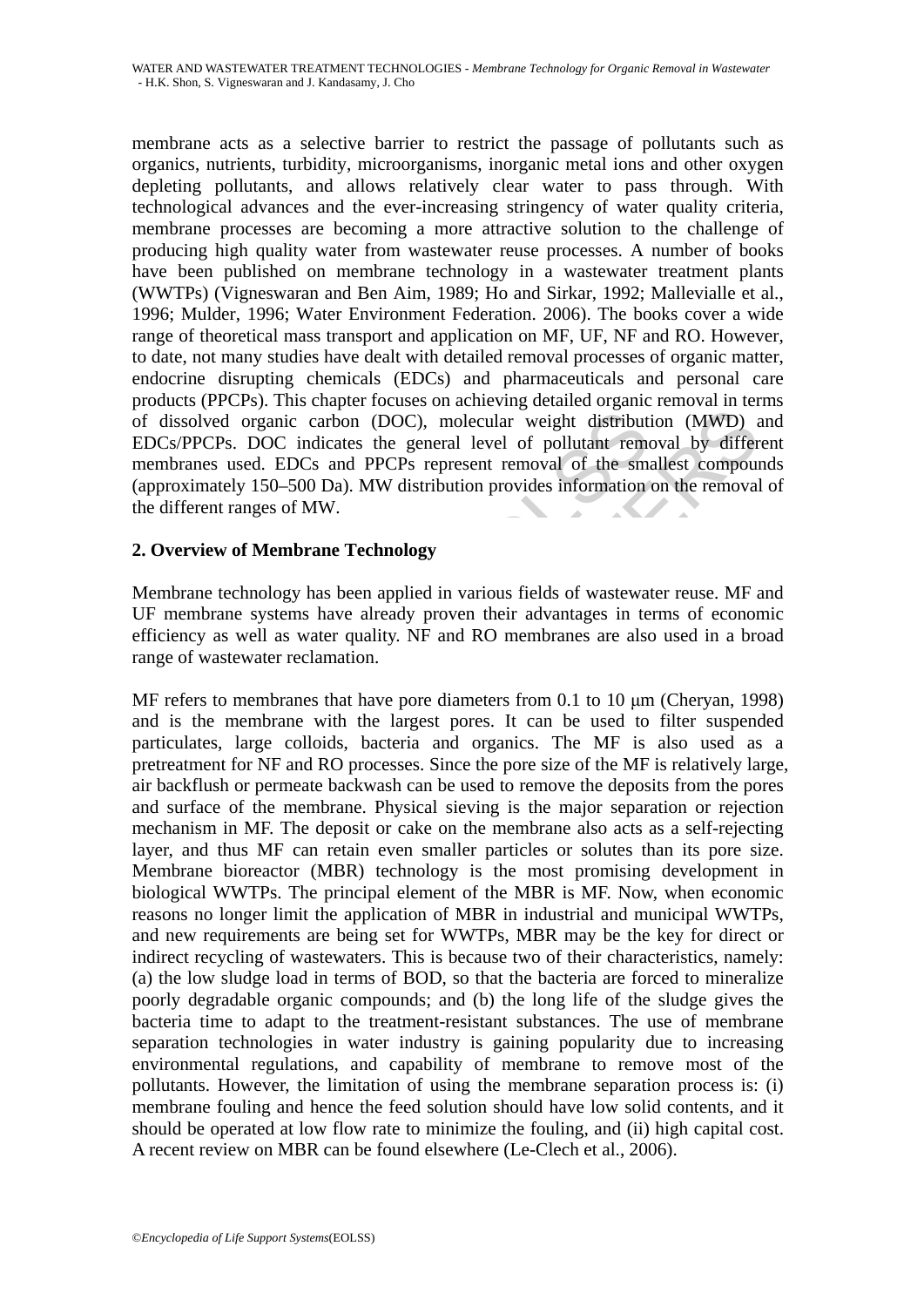UF refers to membranes that have pore diameters from 0.001 to 0.02 microns. UF is generally used for the separation of colloids up to a range of 0.001 to 0.1 microns. It enables the concentration, purification and fractionation of macromolecules such as proteins, dyes, and other polymeric materials. It is widely used in the industrial WWTPs where recycling of raw materials, products, and by-products are of primary concern. For example, it can be used to recover paints in the electrophoretic painting industries, and lignin and lignosulforates from black liquor in the pulp and paper industry. UF is also used as a pretreatment to NF and RO processes (Schafer, 2001).

NF has membrane pore size in the range between UF and RO. Simpson et al. (1987) has defined NF as charged UF and is sometimes referred to as a low pressure RO. The NF can remove 50% of hardness, more than 90% of color causing substances and almost all turbidity. The NF has the advantage of low operating pressure compared to RO, and has a high rejection of organics compared to UF. Both charge and size are important in NF rejection. At a neutral pH, most NF membranes are negatively charged. At lower pH, it is positively charged (Zhu and Elimelech., 1997). Physical sieving is the dominant rejection mechanism for the colloids and large molecules. However, for the ions and lower MW organics, chemical interactions between the solutes and membrane can play an important role in rejection mechanisms.

RO was the first membrane process to be widely commercialized. Reverse osmosis is a reversal of the natural process of osmosis in which water from a dilute solution passes through a semi-permeable membrane into a more concentrated solution due to osmotic pressure. In reverse osmosis, an external pressure greater than the osmotic pressure is applied so that the water from concentrated solution passes into the diluted solution. Thus it can be used to separate salts and low MW pollutants from water and wastewater (Vigneswaran et al, 1991).

and has a high rejection of organics compared to UF. Both chortant in NF rejection. At a neutral pH, most NF membranes are nower pH, it is positively charged (Zhu and Elimelech, 1997). P dominant rejection mechanism for th as a high rejection of organics compared to UF. Both charge and size<br>as a high rejection of organics compared to UF. Both charge and size<br>in NF rejection. At a neutral pH, most NF membranes are negatively charge<br>in NF it There are many references on the limits of applications or boundaries of different membranes (Vigneswaran and Ben Aim, 1989; Ho and Sirkar, 1992; Mallevialle et al., 1996; Mulder, 1996; Fane, 1996; Schafer, 2001). However, since the boundary of each membrane is uncertain, many researchers have used different definitions for the choice of membranes. Hence, it is necessary to put forward a detailed and clear definition for the pore size of the membrane. Table 1 presents the classification of different membranes, and thus would avoid overlapping of the definition of pore sizes for different membranes in terms of the tight and loose membranes.

| <b>Membrane</b> | RO  | NF           |       | UF           |           | MF           |              |
|-----------------|-----|--------------|-------|--------------|-----------|--------------|--------------|
| <b>Process</b>  |     | <b>Tight</b> | Loose | <b>Tight</b> | Loose     | <b>Tight</b> | Loose        |
| Molecular       | 200 | 200          | 300   | 1000         | 10000 Da  | 100000 Da    | $0.01 \mu m$ |
| Weight          | Dа  | to           | to    | tο           | tο        | tο           | tο           |
| Cutoff (Da)     |     | 300          | 1000  | 10000        | 100000 Da | 0.01<br>um   | $0.05 \mu m$ |

Table 1 Size range of membrane separation process

The major difference between different membrane processes is shown in Table 2. MF and UF can be considered as the same group due to its porous membrane type. On the other hand, NF and RO have similar characteristics of membrane material,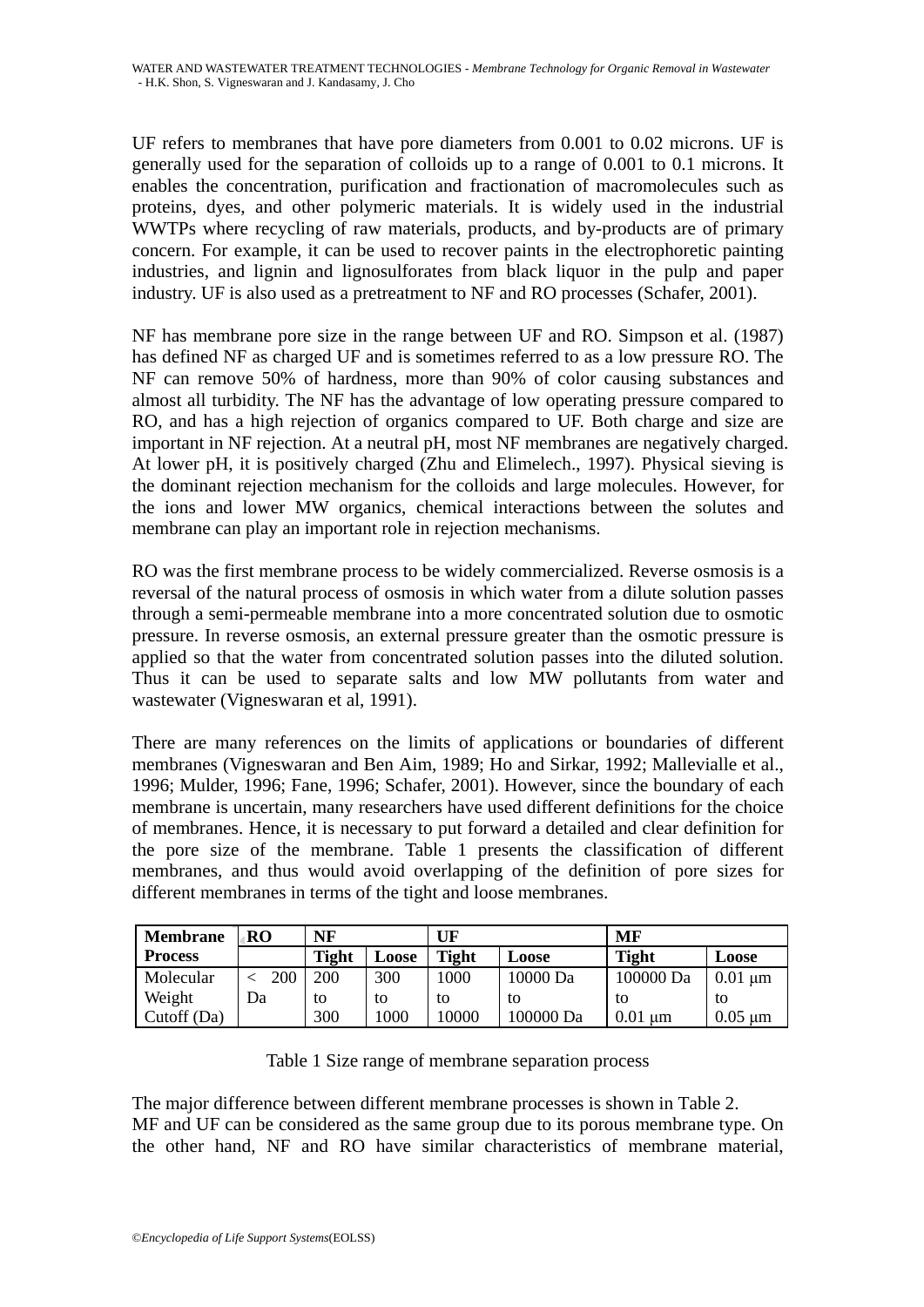transport and solute removal. The major difference between NF and RO is that the membrane can remove more than 50% of divalent ions such as calcium  $(Ca^{2+})$  and magnesium  $(Mg^{2+})$ .

The membranes can be designed for different support frames (Cardew and Le, 1998). The advantages and disadvantages of different designs of membrane in terms of MF, UF, NF and RO are given in Table 3. The selection of a membrane module is determined by economic considerations, type of application and the functionality of the module. Membrane modules are available in five different designs, flat sheet (plate and frame), hollow fiber, spiral wound, tubular and capillary (of hollow fiber design). The characteristics of the module which must be considered in a system design include packing density, investment cost, fouling tendency, cleaning, operating costs and membrane replacement cost. The qualitative comparison of various membrane configurations are given in Table 4.

| configurations are given in Table 4.                     |                                                                                               |                                                          |                                              |                                                                |
|----------------------------------------------------------|-----------------------------------------------------------------------------------------------|----------------------------------------------------------|----------------------------------------------|----------------------------------------------------------------|
| <b>Particular</b>                                        | <b>MF</b>                                                                                     | UF                                                       | NF                                           | <b>RO</b>                                                      |
| Membrane                                                 | Porous isotropic                                                                              | Porous<br>asymmetric                                     | Finely<br>porous<br>asymmetric/<br>composite | Nonporous<br>asymmetric/<br>composite                          |
| Transfer<br>mechanism                                    | Sieving<br>and<br>adsorptive<br>mechanisms<br>solutes<br>(the<br>migrate<br>by<br>convection) | Sieving<br>and<br>preferential<br>adsorption             | Sieving/electrostatic<br>hydration/diffusive | Diffusive<br>(solutes migrate<br>diffusion<br>by<br>mechanism) |
| Law governing<br>transfer                                | Darcy's law                                                                                   | Darcy's law                                              | Fick's law                                   | Fick's law                                                     |
| Typical solution<br>treatment                            | Solution<br>with<br>solid particles                                                           | Solution<br>with<br>colloids<br>and/or<br>macromolecules | Ions,<br>small<br>molecules                  | Ions,<br>small<br>molecules                                    |
| Typical<br>pure<br>flux<br>water<br>(L/m <sup>2</sup> h) | $500 - 10,000$                                                                                | $100 - 2,000$                                            | $20 - 200$                                   | $10 - 100$                                                     |
| Pressure<br>requirement<br>(atm)                         | $0.5 - 5$                                                                                     | $1 - 10$                                                 | $7 - 30$                                     | $20 - 100$                                                     |
| Table 2 Difference between MF, UF, NF, and RO            |                                                                                               |                                                          |                                              |                                                                |

| <b>Design</b>       | <b>Advantages</b>             | <b>Disadvantages</b>                 |  |
|---------------------|-------------------------------|--------------------------------------|--|
|                     | Wide choice of membranes      | High cost                            |  |
| <b>Flat Sheet</b>   | Can be dissembled and cleaned | Replacing membrane is time consuming |  |
|                     | Low energy requirement        | Can have seal problem                |  |
|                     | Very compact system           | Can be fouled with particulates      |  |
| <b>Hollow Fiber</b> | Low liquid hold-up            | Not suitable for viscous systems     |  |
|                     | Low capital cost              | Limited range of products            |  |
|                     | Backflushable                 |                                      |  |
| Spiral Wound        | Low hold-up                   | Can have dead spots                  |  |
|                     | Compact system                | Cannot be backflushed                |  |
|                     | Wide range of materials       |                                      |  |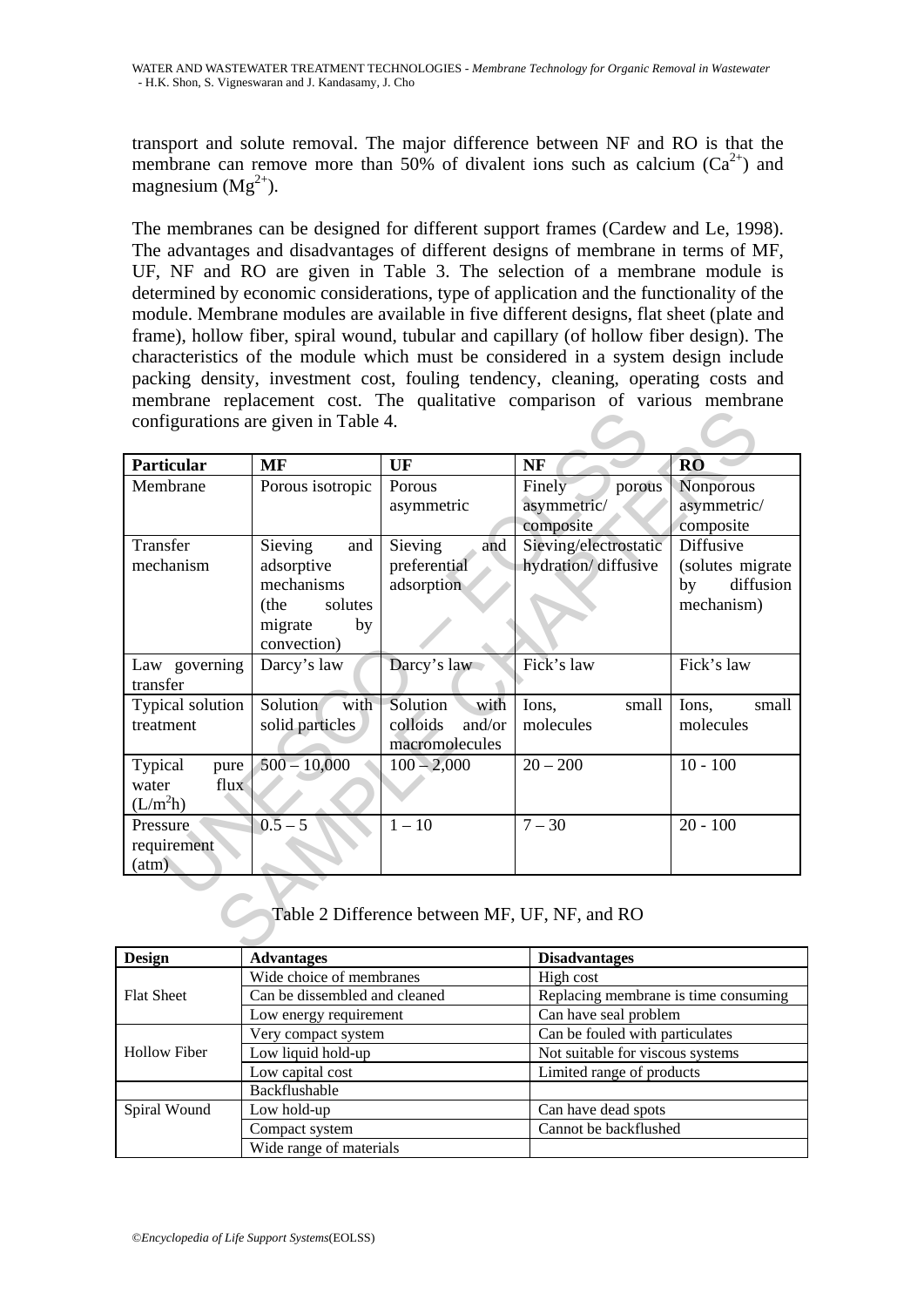WATER AND WASTEWATER TREATMENT TECHNOLOGIES - *Membrane Technology for Organic Removal in Wastewater* - H.K. Shon, S. Vigneswaran and J. Kandasamy, J. Cho

|         | Wide range of sizes                               |                         |  |
|---------|---------------------------------------------------|-------------------------|--|
|         | Low capital cost                                  |                         |  |
| Tubular | Can tolerate feeds with high suspended<br>solids  | High energy requirement |  |
|         | Can work with viscous and non-Newtonian<br>fluids | High capital cost       |  |
|         | Easy to clean mechanically                        | Large space demand      |  |
|         |                                                   | Disassembly long        |  |
|         |                                                   | High hold-up            |  |

Table 3 Advantages and disadvantages of membrane designs

| <b>Characteristics</b> | <b>Tubular</b> | <b>Flat sheet</b> | <b>Spiral</b> | <b>Capillary</b> | <b>Hollow fiber</b> |
|------------------------|----------------|-------------------|---------------|------------------|---------------------|
|                        |                |                   | wound         |                  |                     |
| Packing density        | Lowest         | Lower             | Low           | High             | Higher              |
| Investment cost and    | Highest        | Higher            | High          | Low              | Lower               |
| Installed area         |                |                   |               |                  |                     |
| Fouling tendency       | Lowest         | Lower             | Low           | High             | Higher              |
| Ease of cleaning       | <b>Best</b>    | <b>Better</b>     | Good          | Poor             | Poorer              |
| Operating cost         | Highest        | Higher            | High          | Low              | Lower               |
| Membrane replacement   | Yes/No         | Yes               | No.           | No               | N <sub>o</sub>      |

Table 4. Qualitative comparison of various membrane configurations

# **2.1 Theory**

ing density<br>
ILOWERT LOWERT LOWERT LOWERT UNITY UNITY UNITY UNITY UNITY UNITY UNITY UNITY UNITY UNITY UNITY UNITY UNITY OF<br>
Density of cleaning Best Better Good Poor<br>
Integrals and Highest Higher High Low<br>
Unitairy cost Hi Solution and Solution Higher Higher Higher<br>
Solution Highest Higher High Low Lower<br>
Higher Higher High Low Lower<br>
Higher Higher Higher High Higher Higher Higher Higher Higher Higher Better Good Poor Poorer<br>
Highest Higher The application of membrane processes in WWTPs has increased since the appearance of synthetic asymmetric membranes in 1960 (Ridgway et al., 1996). A number of mathematical models have also been developed to describe membrane filtration. The transport models developed have been classified into different groups: i) porous and nonporous membranes, ii) organic and inorganic and iii) different sizes of organic matter. However, it should be noted that a comprehensive understanding of the parameters influencing the mass transfer of solutes is invaluable to a predictive model of membrane filtration.

The transport models developed for nonporous membranes (NF and RO) consist of three types: i) homogeneous membrane models (solution-diffusion, extended solutiondiffusion and solution-diffusion-imperfection models), ii) pore-based models (preferential sorption-capillary flow, finely porous and surface force-pore flow models) and iii) irreversible thermodynamic models (Kedem-Katchalsky and Spiegler-Kedem models) (Bhattacharyya and Williams, 1992). The models of porous membranes (UF and MF) can be classified into: i) basic models based on Hagen-Poiseulle equation and Kozeny-Carman relationship), ii) Knudsen flow, iii) friction model and iv) concentration polarization (CP) model (resistance in series model, osmotic pressure model and mechanistic interpretation) (Mulder, 1996).

These models can be divided into four groups in terms of organic and inorganic characteristics of solutes in Figure 1.

(i) the non-charged colloids which follow mainly the CP relationship, convection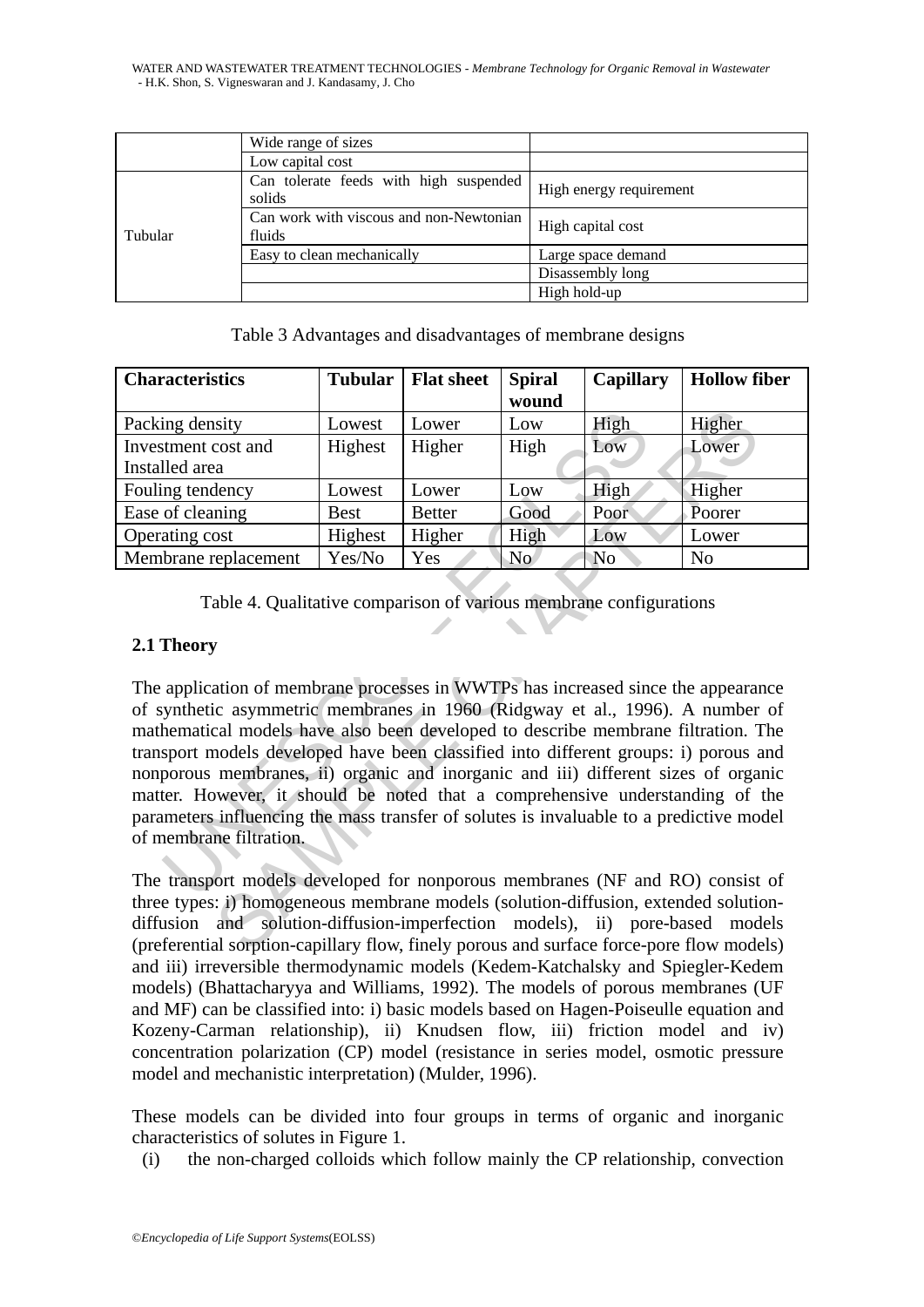and diffusion, Nernst-Plank equation, resistance in series and cake filtration theory.

- (ii) the charged colloids which involve a relationship of convection and diffusion, Donnan exclusion, extended Nernst-Plank equation, resistance in series and cake filtration theory.
- (iii) general organic matter which follows the CP relationship, thermodynamic model, diffusivity, resistance in series and adsorption layers.
- (iv) ions (anions) which obey Donnan exclusion and extended Nernst-Plank equation.



Figure 1 Concept of membrane transport phenomena in terms of different solutes

# **2.2 Membrane Fouling**

Membrane fouling has been the major challenge to the better operation of the membrane processes. Membrane fouling can occur due to the following reasons: (i) biological fouling which is the growth of biological species on the membrane surface, (ii) colloidal fouling which results in a loss of permeate flux through the membrane, (iii) organic fouling due to the deposition of organic substances, and iv) scaling which is defined as the formation of mineral deposits precipitating from the feed stream to the membrane surface (Duranceau, 2001).While biofouling is important in the long term, most likely, biofouling occurs only after organic, inorganic or colloidal fouling. Since interactions between solutes and the membranes are poorly understood, it is possible that effects like charge interactions, bridging, and hydrophobic interactions may play an important role in membrane fouling. Normally, membranes with larger pores exhibit a greater flux decline as filtration proceeds. This is due to internal clogging. However, flux decline is not necessarily due to fouling. Concentration polarization or osmotic pressure or membrane compaction can appear as fouling.

Membrane foulants consist of complex compound, in a range of sizes and affected by the type of transport. As time proceeds, the foulants form different structures, type and layers on the membrane surface, depending on pressure applied and the progress of biofouling. In addition, different membranes and water characteristics form different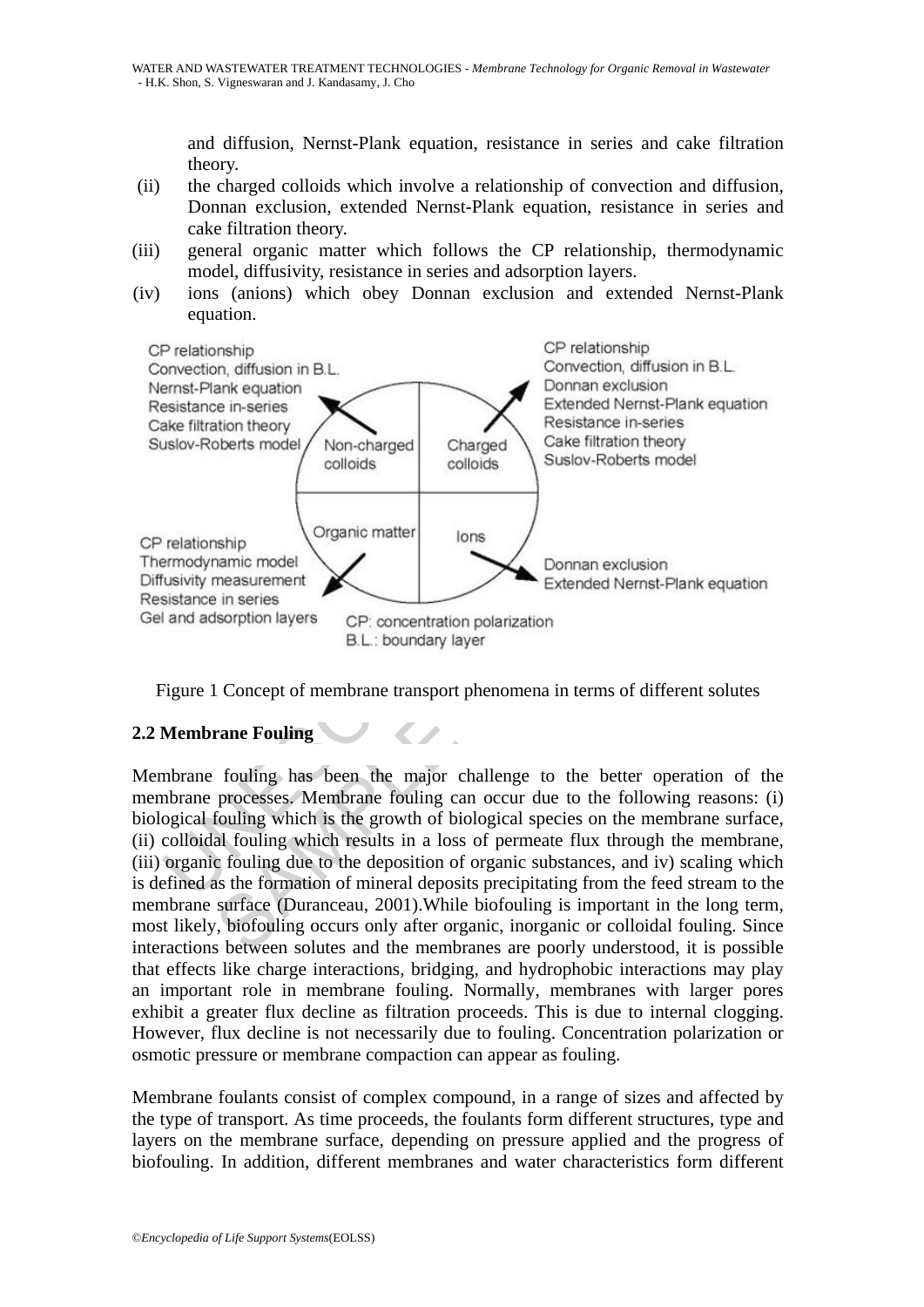types of membrane foulants. This leads to a difficulty in understanding the issue of membrane foulants. Table 5 presents the distribution of reasons for selecting membrane process. Although this information applies to drinking water sources, it provides a starting point for ranking of membrane foulants in wastewater sources. The top rank reasons of selecting membrane processes are in the order of biofouling, scaling, organic fouling and particulate fouling (Mickley et al., 1993).

| <b>Ranking</b> | <b>Foulants</b>  | <b>Foulant type</b>                                                                                |  |  |
|----------------|------------------|----------------------------------------------------------------------------------------------------|--|--|
| 1              | Bacteria         | Biofouling (attachment $\rightarrow$ growth $\rightarrow$ soluble microbial products $\rightarrow$ |  |  |
|                |                  | detachment)                                                                                        |  |  |
|                | HCO <sub>3</sub> | Scaling (precipitation of calcium carbonate by RO concentrate)                                     |  |  |
| 2              | Organics         | Organic fouling (primary cause of chronic fouling)                                                 |  |  |
|                | Turbidity        | Particulate fouling (deposition of suspended matter, colloids and                                  |  |  |
|                |                  | micro-organisms on the membrane)                                                                   |  |  |

Table 5 Distribution of reasons for selecting membrane process

Organic fouling which is the initial cause of membrane fouling is related to the molecular size, shape and chemical characteristics (steric, polar, functional group and stability to form hydrogen bond) of organic matter. The organic fouling can occur due to adsorption, precipitation, and the interactions with cations. Therefore, depending on the characteristics of the organics, the membrane type and its operating condition need to be selected. Organic fouling is normally irreversible and needs careful chemical treatment.

The Solution of reasons for selecting membrane provided and the initial cause of membrane provided and the initial cause of membrane fouling ecular size, shape and chemical characteristics (steric, polar, functions display Table 5 Distribution of reasons for selecting membrane process<br>vuling which is the initial cause of membrane fouling is related to<br>size, shape and chemical characteristics (steric, polar, functional group a<br>form hydrogen b Membrane fouling in terms of the size of organic matter is different with MF, UF, NF and RO. Membrane fouling of MF and UF which are porus is significantly affected by suspended solid, particulate organic and large organic matter, while that of NF and RO which are non-porus and come into contact with more smaller size of organic matter due to pretreatment is caused by less than 30 kDa of organic matter. Kim et al. (2008) reported that the inorganic and organic weight percentages of the NF foulant in North Buffalo wastewater, USA after MF and UF pretreatment were nearly equal (56% vs. 44%) on the membrane surface. Extensive autopsy analyses on the NF showed there was between 35-56% less organic carbon where UF pretreatment was used rather than MF. Chellam et al. (1997) found that colloidal materials could cause more fouling than dissolved organic matter in NF. DiGiano et al. (1994) found that the molecular weight greater than 30 kDa of organic matter was responsible for NF fouling, while Kaiya et al. (1996) observed that the organic compounds with MW larger than 100 kDa are major foulants in MF. They further noticed the change in fouling mechanism after 20 h operation of NF, possibly due to the interactions of the hydrophobic and hydrophilic fractions of organics. Membrane fouling would be very severe in positively charged membranes which can attract the negatively charged organics easily (Nystrom et al., 1995).

Many researchers have suggested that the humic substances fraction of organic matter is a major foulant which controls the rate and extent of fouling (Combe et al., 1999; Jones and O'Melia, 2000; Yuan and Zydney, 1999). However, recent studies have reported that hydrophilic (non-humic) organic matter is a more significant foulant. Wiesner et al. (1992) identified that proteins, aminosugars, polysaccharides, and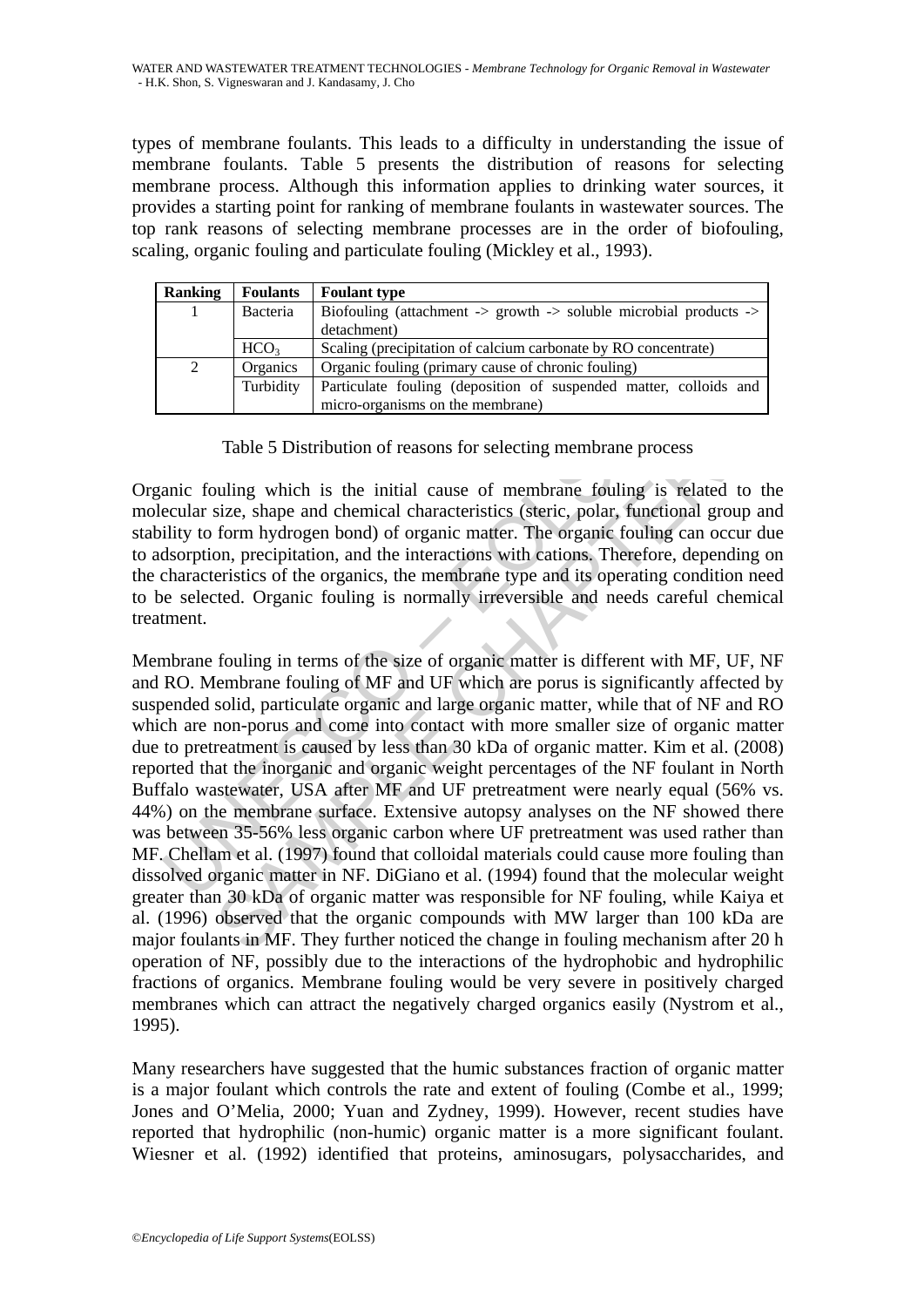polyhydroxyaromatics were strong foulants. In the studies performed by Lin et al. (2000) and Carroll et al., (2000), the rate of fouling was reduced after coagulation pretreatment. Fan et al., (2001) identified potential foulants in order as hydrophilic neutrals > hydrophobic acids > transphilic acids. Macromolecules of a relatively hydrophilic character (e.g. polysaccharides) were effectively rejected by low-pressure membranes, suggesting that macromolecular compounds and/or colloidal organic matter in the hydrophilic organic fraction may be a problematic foulant for lowpressure membranes. As the filtration through the membrane proceeds, the pore of the membrane is blocked by organic and inorganic substances reducing the effluent flux through the membrane. The blockage of the pores of the membrane is known as membrane fouling. Normally, membranes with larger pores exhibit a greater flux decline. It should be noted that the flux decline is not necessarily due to the membrane fouling only. Concentration polarization, or osmotic pressure or membrane compaction can cause flux decline. Therefore careful experimental study is necessary to distinguish membrane fouling from other effects.

cause flux decline. Therefore careful experimental study is necess<br>therane fouling from other effects.<br>ganic ions such as calcium, phosphorus, aluminium and iron et<br>mance the membrane fouling during water treatment process Therefore careful experimental study is necessary to distingual<br>that decline. Therefore careful experimental study is necessary to distingu<br>fouling from other effects.<br>tions such as calcium, phosphorus, aluminium and iron Inorganic ions such as calcium, phosphorus, aluminium and iron etc. were found to enhance the membrane fouling during water treatment processes (Baker et al., 1995). Hong and Elimelech (1997) observed that membrane fouling by organic matter was increased in the presence of calcium ions, at decreased pH, and increased ionic strength. They further noted that permeation drag and electrostatic double layer repulsion controlled the membrane fouling.



# TO ACCESS ALL THE **46 PAGES** OF THIS CHAPTER, Visit: http://www.eolss.net/Eolss-sampleAllChapter.aspx

#### **Bibliography**

Abdessemed D. and Nezzal G. (2002) Treatment of primary effluent by coagulation-adsorptionultrafiltration for reuse. Desalination, 152, 367-373. [This presents approaches to the study of coagulation and adsorption pretreatment to UF]

Ahn K.H. and Song K.G. (1999) Treatment of domestic wastewater using microfiltration for reuse of wastewater. Desalination, 126, 7-14. [This presents approaches to the study of MF performance for wastewater reuse]

Alonso E., Santos A., Solis G.J. and Riesco P. (2001) On the feasibility of urban wastewater tertiary treatment by membranes: a comparative assessment. Desalination, 141, 39-51. [This presents approaches to the study of the asessement of membrane performance]

Amy G. and Cho J. (1999) Interactions between Natural Organic Matter (NOM) and Membranes: Rejection and Fouling. Water Science and Technology, 40, 131-139. [This presents approaches to the study of interactions between NOM and membranes]

Baker J., Stephenson T., Dard S., and Cote P. (1995). Characterisation of fouling of nanofiltration membranes used treat surface waters. Environmental Technology, 16, 977-985. [This presents approaches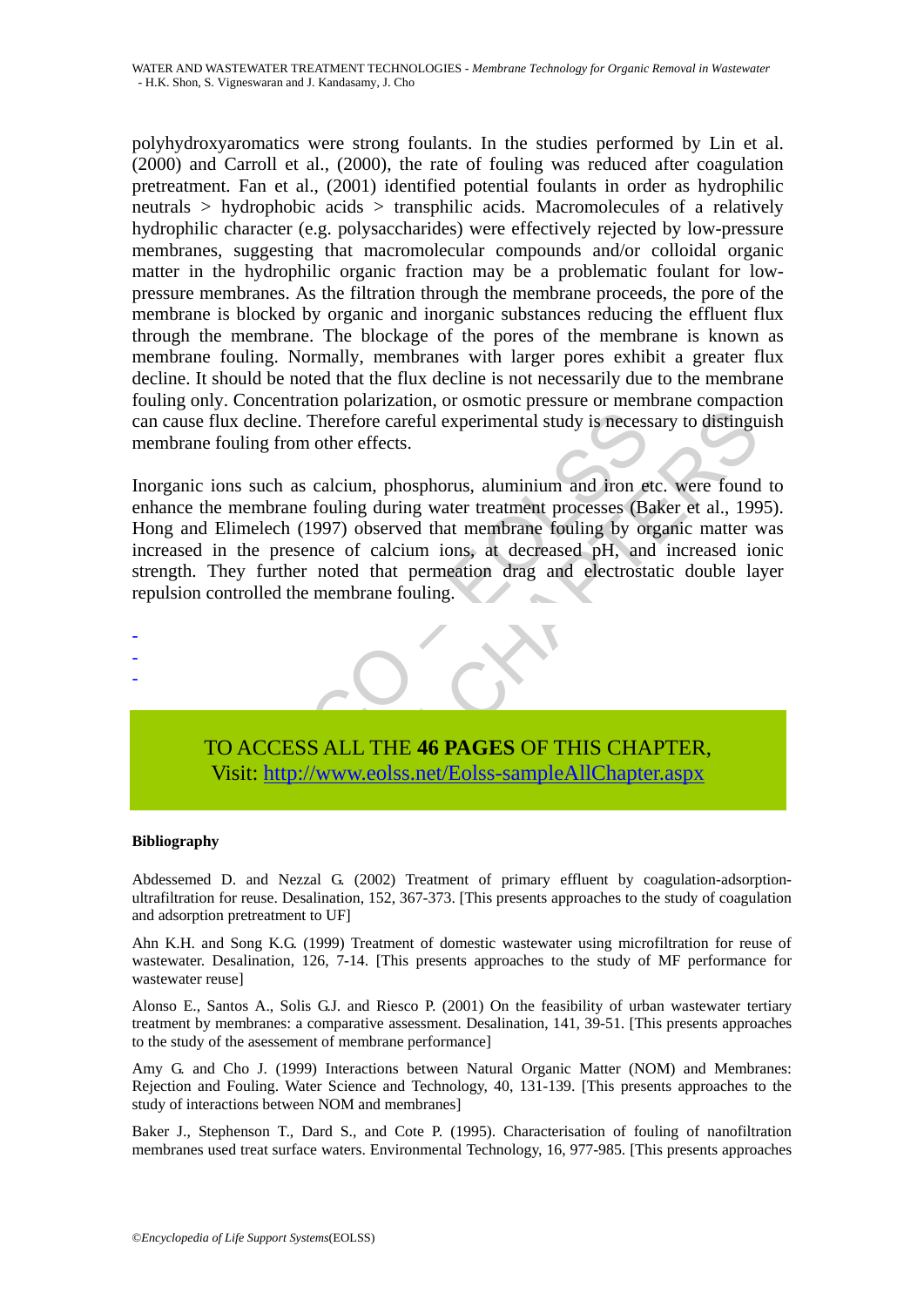to the study of fouling of NF]

Balmer M.E., Buser H.-R., Müller M.D. and Poiger T. (2005) Occurrence of Some Organic UV Filters in Wastewater, in Surface Waters, and in Fish from Swiss Lakes. Environmental Science & Technology., 39, 953 -962. [This presents approaches to the study of orgnic occurrence from Swiss water system]

Belfroid A. C., Van der Horst A., Vethaak A. D., Schäfer A. J., Rijs G. B. J., Wegener J. and Cofino W. P. (1999) Analysis and occurrence of estrogenic hormones and their glucuronides in surface water and waste water in The Netherlands. The Science of The Total Environment, 225, 101-108. [This presents approaches to the study of analysis and occurrence of hormones]

Bellona C., Drewes J.E., Xu P. and Amy G. (2004) Factors affecting the rejection of organic solutes during NF/RO treatment—a literature review. Water Research, 38, 2795-2809. [This presents approaches to the study of the factors affecting the rejection of organics in NF/RO]

Ben Aim R., Liu M.G., and Vigneswaran S. (1993). Recent development of membrane processes for water and wastewater treatment. Water Science and Technology, 27, 141-149. [This presents approaches to the study of updated information of membrane processes]

Ben Aim R., Peuchot M. M., Vigneswaran S., Yamamoto K. and Boonthanon S. (1988) A new process for water reuse; in-line flocculation-crossflow filtration. In Water Pollution Control in ASIA, ed. T. Panswad, C. Polprasert, and K. Yamamoto. Bangkok. [This presents approaches to the study of in-line flocculationcrossflow filtration]

Bennie D. T. (1999) Review of the environmental occurrence of alkylphenols and alkylphenol ethoxylates. Water Qual. Res. J. Canada, 34, 79-122. [This presents approaches to the study of alkylphenols and alkylphenol ethoxylates occurence]

Berg P., Hagmeyer G. and Gimbel R. (1997) Removal of pesticides and other micropollutants by nanofiltration. Desalination, 113, 205-208. [This presents approaches to the study of removal of micropollutants by NF]

of updated information of membrane processes]<br>Aim R., Peuchot M. M., Vigneswaran S., Yamamoto K. and Boonthanon S. (15<br>
riesue; in-line flocculation-crossflow filtration. In Water Pollution Control in .<br>
riesue; in-line fl ited information of membrane processes]<br>
Peuchot M., Vigneswaran S., Yamamoto K. and Boonthanon S. (1988) A new proces<br>
Peuchot M. M., Vigneswaran S., Yamamoto K. and Boonthanon S. (1988) A new proces<br>
in-line flocculation Bernhard M., Müller J. and Knepper T.P. (2006) Biodegradation of persistent polar pollutants in wastewater: Comparison of an optimised lab-scale membrane bioreactor and activated sludge treatment. Water Research, 40, 3419-3428. [This presents approaches to the study of the comparison between MBR and activate sludge in removing POPs]

Bhattacharyya D. and Williams M.E. Reverse osmosis In Chapter 22. Winston Ho, W.S. and Sirkar, K.K. Membrane handbook. 1992. [This chapter shows RO from fundamental to applications]

Cardew P. T. and Le M.S. (1998) Membrane Processes: A technology guide. The Royal Society of Chemistry, UK. [This book presents general information of membrane processes]

Carroll T., King S., Gray S.R., Bolto B.A. and Booker N.A. (2000) The fouling of microfiltration membranes by NOM after coagulation treatment. Water Research, 34, 2861-2868. [This presents approaches to the effect of coagulation to MF]

Chang S., Waite T.D., Schäfer A.I. and Fane A.G. (2002) Adsorption of trace steroid estrogens to hydrophobic hollow fibre membranes. Desalination, 146, 381-386. [This presents approaches to the study of adsorption of estrogens to hollow fibre membranes]

Chapman H., Vigneswaran S., Ngo H. H., Dyer S., and Ben Aim R. (2002) Pre-flocculation of secondary treated wastewater in enhancing the performance of microfiltration. Desalination, 146, 367-372. [This presents approaches to the study of the effect of flocculation to MF]

Chellam S., Jacangelo J.G., Bonacquisti T.P., and Schauer B.A. (1997) Effect of pretreatment for surface water nanofiltration. Journal of American Water Works Association, 89, 77-88. [This presents approaches to the study of effect of pretreatment to NF]

Cheryan M. (1998). Ultrafiltration and Microfiltration Handbook, Technomic Publishing Co., Lancaster, PA. [This book presents detailed information of UF and MF]

Cho J. (2007) membrane selection guide. http://env1.gist.ac.kr/~dwl/saehan\_p/nom\_infonews.html (access on 25 December 2007). [This presents membrane selection guide]

Cho J. (2004) http://env1.gist.ac.kr/upload/target-compounds.pdf in http://env1.gist.ac.kr/~dwl/ (last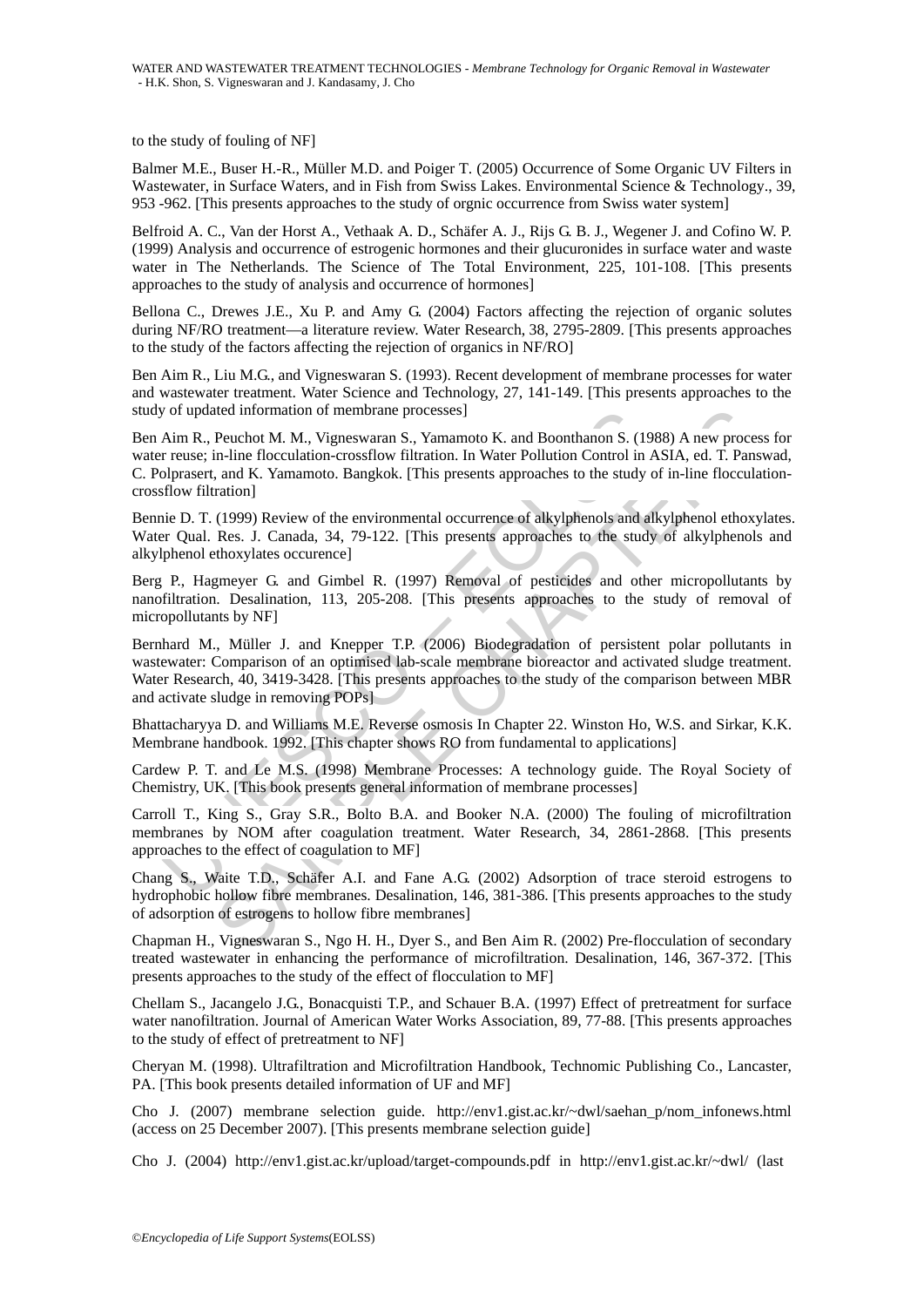access:  $9<sup>th</sup>$  July 2008). [This website presents information of micropolluants]

Clara M., Strenn B., Gans O., Martinez E., Kreuzinger N. and Kroiss H. (2005) Removal of selected pharmaceuticals, fragrances and endocrine disrupting compounds in a membrane bioreactor and conventional wastewater treatment plants. Water Research, 39, 4797-4807. [This presents approaches to the study of removal of some micropollutants in MBR and a conventional treatemtn plant]

Clark M.M., Baudin I, and Anselme C. Membrane-powdered activated carbon reactors. In: Water Treatment Membrane Processes, ed. J. Mallevialle, McGraw-Hill, New York, NY, USA, 1996. [This book chapter presents application of membrane-PAC reactors]

Combe C., Molis E., Lucas P., Riley R. and Clark M.M. (1999) The effect of CA membrane properties on adsorptive fouling by humic acid. Journal of Membrane Science, 154, 73-87. [This presents approaches to the study of fouling by humic acid on CA membrane]

Comerton A.M., Andrews R.C., Bagley D.M. and Yang P. (2007) Membrane adsorption of endocrine disrupting compounds and pharmaceutically active compounds. Journal of Membrane Science, 303, 267- 277. [This presents approaches to the study of membrane adsorption of micropollutants]

DiGiano F. A., Braghetta A., Nilson J., and Utne B. (1994) Fouling of nanofiltration membranes by natural organic matter. National Conference on Environmental Engineering, American Society of Civil Engineers, 320-328. [This presents approaches to the study of NF fouling by NOM]

[This presents approaches to the study of membrane adsorption of micropolluta<br>
(This presents approaches to the study of membrane adsorption of micropolluta<br>
ano F. A., Braghetta A., Nilson J., and Utne B. (1994) Fouling o mpontan paramateurically determined three compositions. Scalination and paramateurical conditions consists approaches to the study of membrane adsorption of micropollulants]<br>
A., Braghetta A., Nilson J., and Utne B. (1994) Dignac, M.F., Ginestet P., Ryback D., Bruchet A., Urbain V., and Scribe P. (2000) Fate of wastewater organic pollution during activated carbon sludge treatment: nature of residual organic matter. Water Research, 37, 4185-4194. [This presents approaches to the study of fate of organic matter in activated carbon sludge treatment]

Drewes J., Reinhard M. and Fox P. (2003) Comparing microfiltration-reverse osmosis and soil-aquifer treatment for indirect potable reuse. Water Research, 37, 3612–3621. [This presents approaches to the study of comparison of MF-RO with aquifer treatment]

Duin O., Wessels P., van der Roest H., Uijterlinde C. and Schoonewille H. (2000) Direct nanofiltration or ultrafiltration of WWTP effluent? Desalination, 132, 65-72. [This presents approaches to the study of comparison of NF or UF for wastewater reuse]

Durancear S. J. (2001) Membrane practices for water treatment. Denver: American Water Works Association, 59-62. [This book is about membrane application for water treatment]

Ernst M., Sachse A., C. Steinberg E. W. and Jekel M. (2000) Characterization of the DOC in nanofiltration permeates of a tertiary effluent. Water Research, 34, 2879-2886. [This presents approaches to the study of characterization of organic matter after NF]

Fan L., Harris J.L., Roddick F.A. and Booker N.A. (2001) Influence of the characteristics of natural organic matter on the fouling of microfiltration membranes. Water Research, 35, 4455-4463. [This presents approaches to the study of effect of organic matter on MF]

Fane A.G. (1996) Membrane for water production and wastewater reuse. Desalination 106, 1-9. [This presents the review of membrane for water production and wastewater reuse]

Gander M., Jefferson B. and Judd S. (2000) Aerobic MBRs for domestic wastewater treatment: a review with cost considerations. Separation and Purification Technology, 18, 119-130. [This presents approaches to the study of review of cost effect on aerobic MBR]

Garrison A.W., Pope J.D. and Allen F.R. In: C.H. Keith, Editor, Identification and analysis of organic pollutants in Water, Ann Arbor Sci. Publ., Ann Arbor, MI (1976), p. 517. [This presents approaches to the study of detailed characterization of organic pollutants]

Glucina K., Laine J.M., and Robert C. (1997) Integrated, multi-objective membrane systems for surface water treatment, Proceedings AWWA Membrane Technology Conference, New Orleans, USA, 327-353. [This presents approaches to the study of different membrane systems for water treatment]

Göbel A., McArdell C.S., Joss A., Siegrist H. and Giger W. (2007) Fate of sulfonamides, macrolides, and trimethoprim in different wastewater treatment technologies. Science of the Total Environment, 372, 361- 371. [This presents approaches to the study of fate of some organic compounds in terms of different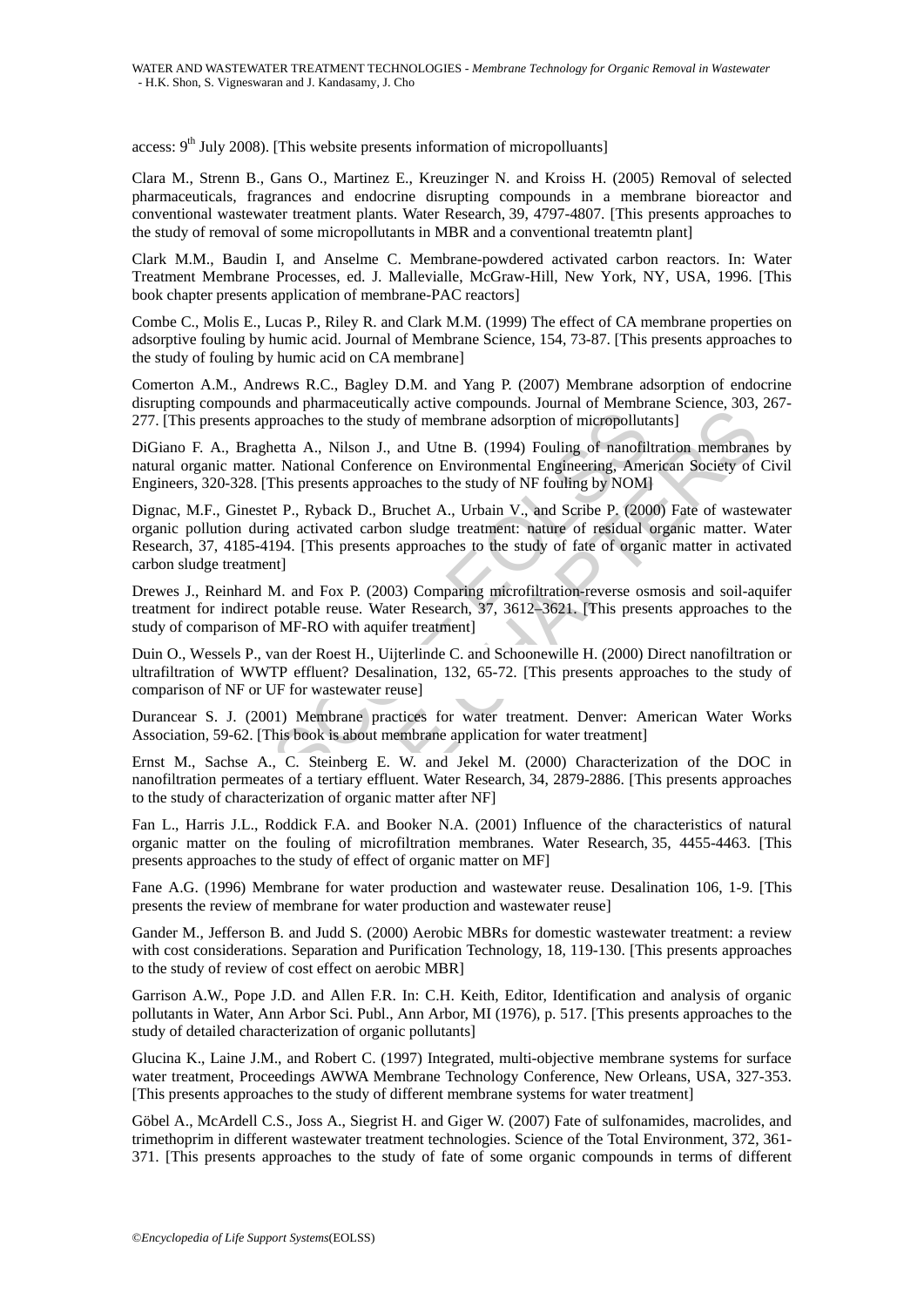#### treatment]

González S., Müller J., Petrovic M., Barceló D. and Knepper T.P. (2006) Biodegradation studies of selected priority acidic pesticides and diclofenac in different bioreactors. Environmental Pollution, 144, 926-932. [This presents approaches to the study of biodegradation of some micropollutants in different bioreactors]

Gray S. (2003). NOM removal with membranes. Natural organic matter in drinking water: problems and solutions. CRC for water quality and treatment: Occasional paper 6, p. 5-9. [This presents approaches to the study of NOM removal using membranes]

Gusses A. M., Allgeier S. C., Speth T. F., and Summers R. S. (1997) Evaluation of surface water pretreatment processes using rapid bench-scale membrane test. Proceedings, AWWA Membrane Technology Conference, New Orleans, pp. 765-782. [This presents approaches to the study of evaluation of water pretreatment processes]

Haberkamp J., Ruhl A. S., Ernst M. and Jekel M. (2007) Impact of coagulation and adsorption on DOC fractions of secondary effluent and resulting fouling behaviour in ultrafiltration. Water Research, 41, 3794-3802. [This presents approaches to the study of fouling behaviour of UF in terms of DOC fractions]

Her N.G. Identification and characterization of foulants and scalants on NF membrane. Ph.D. dissertation, Department of Civil, Environmental, and Architectural engineering, University of Colorado at Boulder, 2002. [This thesis presents detailed characterization of foulants on NF membrane]

Ho W.S. and Sirkar K.K. (1992) Membrane handbook. Van Nostrand Reinhold, New York, USA. [This covers fundament and application of membrane processes]

ons of secondary eitlinent and resulting fouling behaviour in ultrafillation<br>-3-3802. [This presents approaches to the study of fouling behaviour of UF in ter-<br>3-3802. [This presents approaches to the study of fouling beha secondary effluent and resulting fouling behaviour in ultrafillration. Water Researct<br>SThis presents approaches to the study of fouling behaviour of UF in terms of DOC fracti<br>trification and characterization of foulinats a Holbrook R.D., Love N.G., Novak J.T. (2003) Biological wastewater treatment and estrogenic endocrine disrupting compounds: Importance of colloid organic carbon. Practice Periodical of Hazardous, Toxic, and Radioactive Waste Management, 7, 289. [This presents approaches to the study of transport of EDC compounds]

Hong S., and Elimelech M (1997) Chemical and physical aspects of natural organic matter (NOM) fouling of nanofiltration membranes. Journal of Membrane Sciences, 132, 159-181. [This presents approaches to the study of NOM fouling of NF]

Huang C.H. and Sedlak D.L. (2001) Analysis of estrogenic hormones in municipal wastewater effluent and surface water using enzyme-linked immunosorbent assay and gas chromatography/tandem mass spectrometry, Environ. Toxicol. Chem., 20, 133–139. [This presents approaches to the study of analysis of estrogenic hormones]

Huber S. A. (1998) Evidence for membrane fouling by specific TOC constituents, Desalination, 119, 229- 235. [This presents approaches to the study of membrane foulinb by organic constituents]

Ivashechkin P., Corvini P.F.X., Fahrbach M., Hollender J., Konietzko M., Meesters R., Schröder H.F. and Dohmann M. (2004) Comparison of the elimination of endocrine disrupters in conventional wastewater treatment plants and membrane bioreactors. Proc. IWA Leading Edge Technologies Conf. [This presents approaches to the study of removal of EDCs]

Jarusutthirak C. (2002) Fouling and flux decline of reverse osmosis (RO), nanofiltration (NF) and ultrafiltration (UF) membranes associated with effluent organic matter (EfOM) during wastewater reclamation/reuse. Ph. D. Dissertation, University of Colorado at Boulder. [This thesis presents fouling and flux decline of RO, NF and UF]

Jarusutthirak C. and Amy G. (2001) Membrane filtration of wastewater effluents for reuse: effluent organic matter rejection and fouling. Water Science and Technology, 43, 225-232. [This presents approaches to the study of EfOM rejection and fouling]

Jones K.L. and Charles R. (2000) O'Melia Protein and humic acid adsorption onto hydrophilic membrane surfaces: effects of pH and ionic strength. Journal of Membrane Science, 165, 31-46. [This presents approaches to the study of protein and humic acid adsorption onto hydrophilic membrane]

Joss A., Keller E., Alder A.C., Göbel A., McArdell C.S., Ternes T. and Siegrist H. (2005) Removal of pharmaceuticals and fragrances in biological wastewater treatment. Water Research, 39, 3139-3152. [This presents approaches to the study of removal of PPCPs in biological wastewater treatment]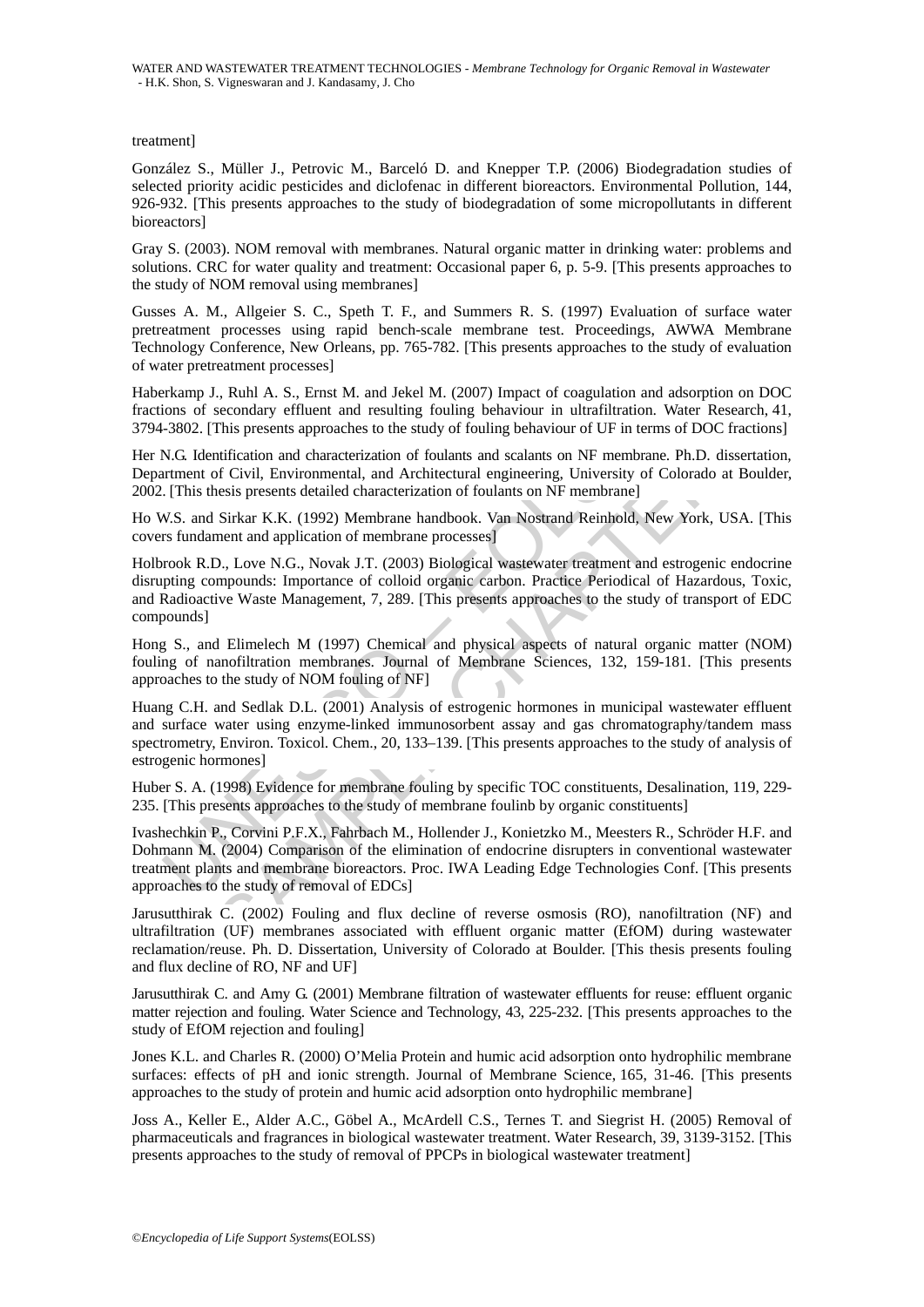Joss A., Zabczynski S., Göbel A., Hoffmann B., Löffler D., McArdell C.S., Ternes T.A., Thomsen A. and Siegrist H. (2006) Biological degradation of pharmaceuticals in municipal wastewater treatment: Proposing a classification scheme. Water Research, 40, 1686-1696. [This presents approaches to the study of biological degradation of PPCPs]

Kaiya Y., Itoh Y., Fujita K. and Takizawa S. (1996) Study on fouling materials in the membrane treatment process for potable water. Desalination, 106, 71–77. [This presents approaches to the study of fouling materials in the membrane treatment process]

Kenneth O. Agenson and Taro Urase (2007) Change in membrane performance due to organic fouling in nanofiltration (NF)/reverse osmosis (RO) applications. Separation and Purification Technology, 55, 147- 156. [This presents approaches to the study of effect of membrane fouling on organic matter]

Kim H. S., Katayama H., Takizawa S., and Ohgaki S. (2001) Removal of coliphage Qβ and organic matter from synthetic secondary effluent by powdered activated carbon-microfiltration (PAC-MF) process. Proceedings of IWA Specialized Conference on Membrane Technology, Israel, pp. 211-219. [This presents approaches to the study of removal of coliphage Qβ and organic matter using PAC-MF]

The United Call Call Reader Care and New Transmitter and New Transmitter and Technical Call Reader Intiveness of MF and UF pretreatment in water reclamation. Wailso information and Particular This pressure metiveness of MF values of the state) of the moment of conjune of pair of the membrane and in<br>tiano F.A. and Readon R.D. (2008) Autopsy of high-pressure membranes to con<br>of MF and UF pretreatment in water reclamation. Water Research,<br>trees Kim J., DiGiano F.A. and Reardon R.D. (2008) Autopsy of high-pressure membranes to compare effectiveness of MF and UF pretreatment in water reclamation. Water Research, Doi: 10.1016/j.watres.2007.08.042. [This presents approaches to the study of comparison of MF and UF pretreatment]

Kim S.L., Chen J.P. and Ting Y.P. (2002) Study on feed pre-treatment for membrane filtration of secondary effluent. Separation and Purification Technology 29, 171-179. [This presents approaches to the study of feed pretreatment for membrane filtration]

Kimura K., Amy G., Drewes J.E., Heberer T., Kim T.-U. and Watanabe Y. (2003) Rejection of organic micropollutants (disinfection by-products, endocrine disrupting compounds, and pharmaceutically active compounds) by NF/RO membranes. Journal of Membrane Science, 227, 113-121. [This presents approaches to the study of rejection of organic micropollutants by NF/RO membranes]

Kimura K., Hara H. and Watanabe Y. (2005) Removal of pharmaceutical compounds by submerged membrane bioreactors (MBRs). Desalination, 178, 135-140. [This presents approaches to the study of removal of PPCPs by MBRs]

Kimura K., Hara H., and Watanabe Y. (2007) Elimination of Selected Acidic Pharmaceuticals from Municipal Wastewater by an Activated Sludge System and Membrane Bioreactors. Environmental Science & Technology, 41, 3708 - 3714. [This presents approaches to the study of removal of selected PPCPs from activated slude and MBR treatment]

Kishino H., Ishida H., Iwabu H. and Nakano I. (1996) Domestic wastewater reuse using a submerged membrane bioreactor. Desalination, 106, 115-119. [This presents approaches to the study of MBR for wastewater reuse]

Kiso Y., Kon T., Kitao T. and Nishimura K. (2001a) Rejection properties of alkyl phthalates with nanofiltration membranes. Journal of Membrane Science, 182, 205–214. [This presents approaches to the study of rejection properties with NF]

Kiso Y., Mizuno A., Othman R.A.A., Jung Y.-J., Kumano A. and Ariji A. (2002) Rejection properties of pesticides with a hollow fiber NF membrane (HNF-1), Desalination, 148, 147-157. [This presents approaches to the study of rejection properties of pesticides with a hollow fiber NF]

Kiso Y., Sugiura Y., Kitao T. and Nishimura K. (2001b) Effects of hydrophobicity and molecular size on rejection of aromatic pesticides with nanofiltration membranes. Journal of Membrane Science, 192, 1-10. [This presents approaches to the study of effect of hydrophobicity and molecular size on rejection of aromatic pesticides with NF]

Kolpin D.W., Furlong E.T., Meyer M.T., Thurman E.M., Zaugg S.D., Barber L.B. and Buxton H.T. (2002) Pharmaceuticals, hormones and other orgnic waste contaminants in U.S. streams, 1999-2000: A national reconnaissance. Environmental Science & Technology, 36, 1202-1211. [This presents approaches to the study of Pharmaceuticals, hormones and other orgnic waste contaminants in U.S. streams]

Laabs C. Amy G. and Jekel M. (2006) Understanding the size and character of fouling-causing substances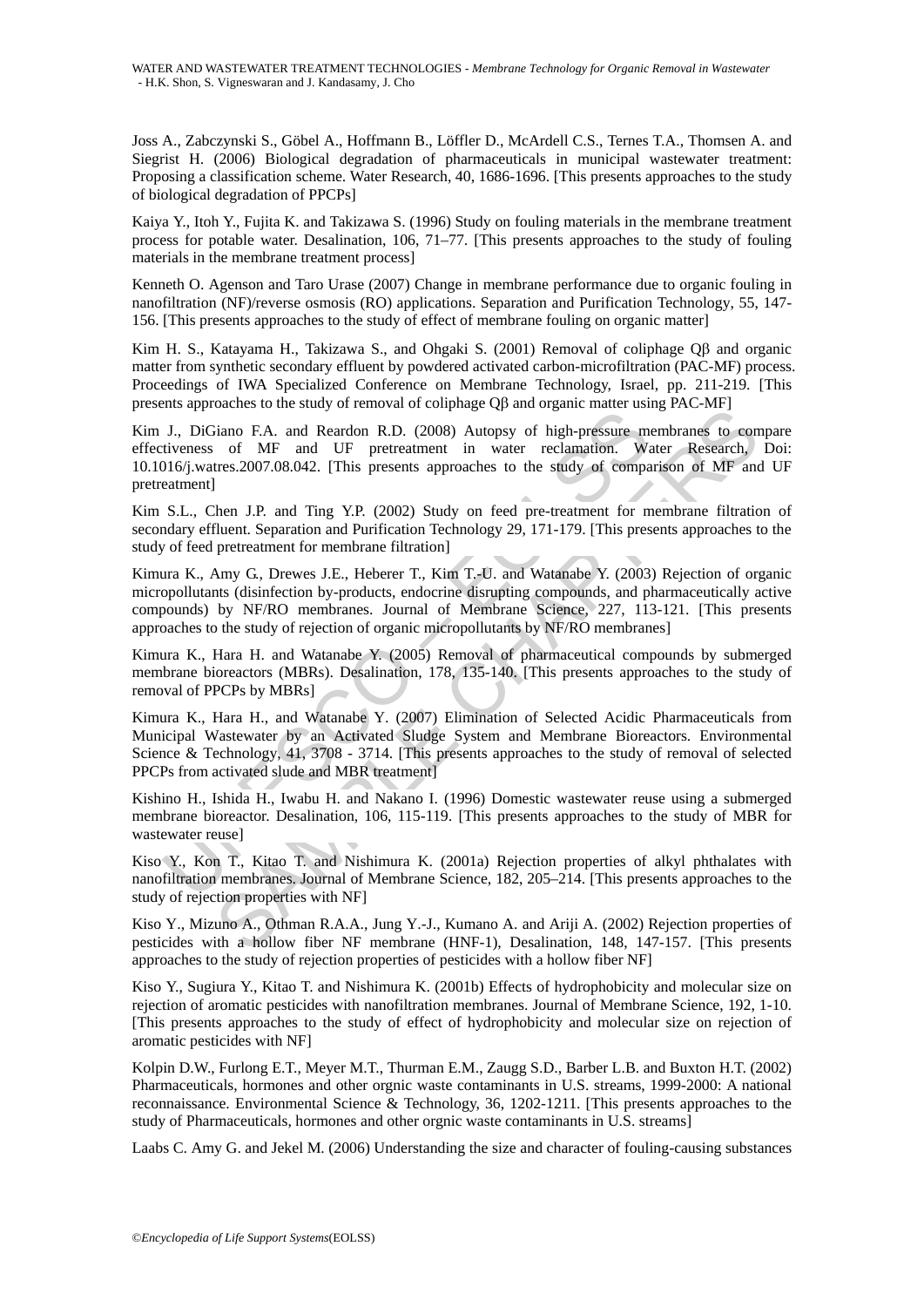from effluent organic matter (EfOM) in low-pressure membrane filtration. Environmental Science & Technology, 40, 4495-4499. [This presents approaches to the study of effect of the size and character of foulant]

Le-Clech P., Chen V. and Fane A.G. (2006) Fouling in membrane bioreactors used in wastewater treatment. Journal of Membrane Science, 284, 17-53. [This presents approaches to the study of fouling in MBR]

Lee J., Lee B.C., Ra J.S., Cho J., Kim I.S., Chang N.I., Kim H.K. and Kim S.D. (2008) Comparison of the removal efficiency of endocrine disrupting compounds in pilot scale sewage treatment processes. Chemosphere, In Press, Corrected Proof, Available online 26 December 2007. [This presents approaches to the study of comparison of the removal efficiency of EDC]

Lee N.H., G. Amy, J.-P. Croué and H. Buisson (2004) Identification and understanding of fouling in lowpressure membrane (MF/UF) filtration by natural organic matter (NOM), Water Research, 38, 4511-4520. [This presents approaches to the study of fouling in (MF/UF) filtration]

Lee S. (2004) Transport characteristics and sherwood correlation of natural organic matter in nanofiltration and ultrafiltration membranes. Doctoral thesis of philosophy, Gwangju Institute of Science and Technology, 44-70. [This presents approaches to the study of natural organic matter correlation in (NF/UF) membranes]

Lee S., Cho Y.G., Song Y., Kim I.S. and Cho J. (2003) Transport characteristics of wastewater effluent organic matter in nanofiltration and ultrafiltration membranes. Journal of Water Supply, 52, 129-139. [This presents approaches to the study of transport characteristics of wastewater effluent organic matter in (NF/UF) membranes]

Levenstein R., Hasson D., and Semiat R. (1996) Utilization of the Donnan effect for improving electrolyte separation with nanofiltration membranes. Journal of Membrane Science, 116, 77-92. [This presents approaches to the study of improving electrolyte separation using Donnan effect]

Levine B.B., Madrireddi K., Lazarova V., Stenstrom M.K. and Suffet M. (1999) Treatment of trace organic compounds by membrane processes: at the lake arrowhead water reuse pilot plant. Water Science and Technology, 40, 293–302. [This presents approaches to the study of treatment of trace organic compounds for water reuse]

S. (2004) Transport characteristics and shervood correlation of natural organic<br>Intrafiltration membranes. Doctoral thesis of philosophy, Gwangju Institute of So. (This presents approaches to the study of natural organic m Transport characteristics and sherwood corelation of natural organic matter in nanofilltant<br>
noin membranes. Doctoral thesis of philosophy, Gwangin Institute of Science and Techno<br>
presents approaches to the study of natu Li W., Ma Y., Guo C., Hu W., Liu K., Wang Y. and Zhu T. (2007) Occurrence and behavior of four of the most used sunscreen UV filters in a wastewater reclamation plant. Water Research, Volume, 41, 3506- 3512. [This presents approaches to the study of occurrence and behavior of sunscreen UV filters in a wastewater]

Lin C.F., Lin T.Y. and Hao O.J. (2000) Effects of humic substance characteristics on UF performance. Water Research, 34, 1097-1106. [This presents approaches to the study of effect of humic substance characteristics on UF]

López-Ramírez J.A., Sahuquillo S., Sales D. and Quiroga J.M. (2003) Pre-treatment optimisation studies for secondary effluent reclamation with reverse osmosis. Water Research, 37, 1177-1184. [This presents approaches to the study of pre-treatment optimization studies with RO]

Mallevialle J., Odendaal P.E. and Wiesner M.R. (1996) Water treatment membrane processes. McGraw-Hill, New York, USA. [This presents approaches to the study of water treatment membranes]

Matamoros V., García J. and Bayona J.M. (2008) Organic micropollutant removal in a full-scale surface flow constructed wetland fed with secondary effluent Water Research, In Press, Corrected Proof, Available online 24 August 2007. [This presents approaches to the study of organic micropollutant removal in wetland ]

Matsui Y., Colas F. and Yuasa A. (2001b) Removal of a synthetic organic chemical by PAC-UF systems – II: Model application. Water Research, 35, 464-470. [This presents approaches to the study of model application of organic chemical removal using PAC-UF]

Matsui, Y., Yuasa, A., and Ariga, K. (2001a). Removal of a synthetic organic chemical by PAC-UF systems –I: theory and modeling. Water Research, 35, 455-463. [This presents approaches to the study of theory and modeling of organic chemical removal by PAC-UF]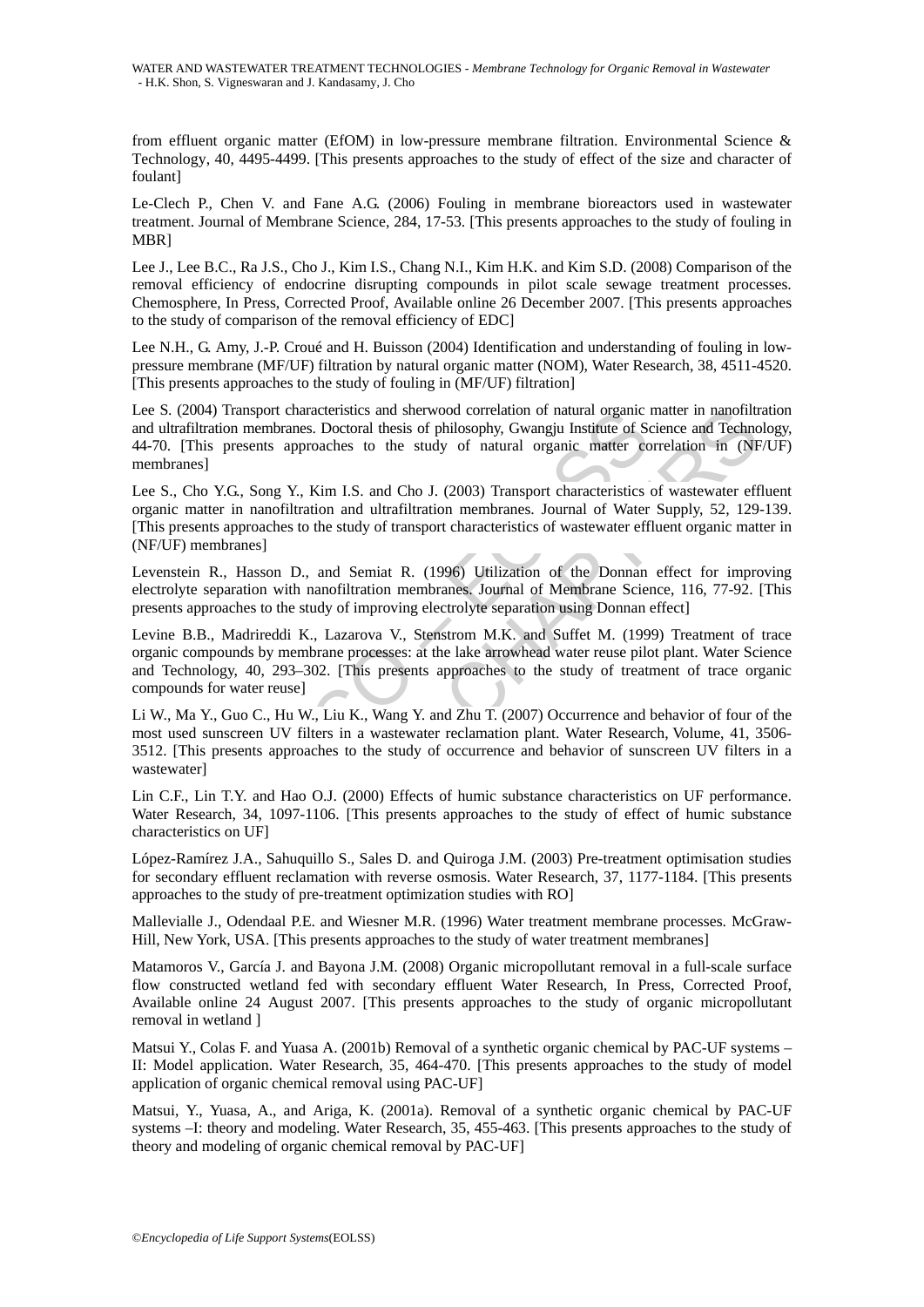Mickley M., Hamilton R. and Truesdall J. (1993) Membrane concentrate disposal, AWWA Research Foundation, Denver. [This presents approaches to the study of disposal of membrane concentrate]

Miura Y., M. N. Hiraiwa, T. Ito, T. Itonaga, Y. Watanabe and S. Okabe (2007) Bacterial community structures in MBRs treating municipal wastewater: Relationship between community stability and reactor performance. Water Research, 41, 627-637. [This presents approaches to the study of MBRs in municipal waste water treatment]

Mulder M. (1996) Basic principles of membrane technology. Kluwer Academic Publishers, Dordrecht, The Netherlands. [This presents approaches to the study of basic principles of membrane technology]

Nakatsuka S. and Ase T. Ultrafiltration of River Water for Drinking Water Production, Cho J. (2004) Membrane technology. Shin-Kwang Publisher. Seoul, Korea. [This presents approaches to the study of treatment of River Water for drinking purposes using UF]

Newcombe G. (1999). Charge vs porosity: some influences on the adsorption of natural organic matter (NOM) by activated carbon. Water Science and Technology, 40, 191-198. [This presents approaches to the study of the influences on the adsorption of NOM by activated carbon]

Nghiem L.D. and Hawkes S. (2007a) Effects of membrane fouling on the nanofiltration of trace organic contaminants. The 6th International Membrane Science and Technology Conference (UNSW, Sydney), 5- 9 Nov., 2007. [This presents approaches to the study of membrane fouling of traces organic contaminants using NF]

Nghiem L.D., Manis A., Soldenhoff K. and Schäfer (2004) Estrogenic hormone removal from wastewater using NF/RO membranes. Journal of Membrane Science, 242, 37-45. [This presents approaches to the study of using NF/RO in wastewater for hormone removal]

Nghiem L.D., Schäfer A.I. and Waite T.D. (2002) Adsorptive interactions between membranes and trace contaminants. Desalination, 147, 269-274. [This presents approaches to the study of adsorptive interactions between membranes and trace contaminants]

tudy of the influences on the adsorption of NOM by activated carbon]<br>
em L.D. and Hawkes S. (2007a) Effects of membrane fouling on the nanofit<br>
eminimans. The 6th International Membrane Science and Technology Conferenc<br>
w. he influences on the adsorption of NOM by activated carbon]<br>
and Hawkes S. (2007a) Effects of membrane fouling on the nanofiltration of trace on<br>
T. The 6th International Membrane Science and Technology Conference (UNSW, S Nghiem L.D., Tadkaew N. and Sivakumar M. (2007b) Removal of trace organic contaminants by submerged membrane bioreactors. The 6th International Membrane Science and Technology Conference (UNSW, Sydney), 5-9 Nov., 2007. [This presents approaches to the study of removal trace organic contaminents by MBR]

Nystrom M., Kaipia L., and Luques S. (1995) Fouling and retention of nanofiltration membranes. Journal of Membrane Science, 98, 249-262. [This presents approaches to the study of fouling and retention of NF]

Pirbazari, M., Badriyha, B. N., and Ravindran, V. (1992) MF-PAC for treating waters contaminated with natural and synthetic organics. Journal of American Water Works Association, 84, 95-103. [This presents approaches to the study of using MF-PAC for treating contaminated waters]

Radjenovic J., Petrovic M. and Barcelo D. (2007) Analysis of pharmaceuticals in wastewater and removal using a membrane bioreactor. Analytical and Bioanalytical Chemistry, 387, 1354-1377. [This presents approaches to the study of pharmaceuticals removal in wastewater using MBR]

Ridgway H.F., Flemming H.C. and Mallevialle J. Water treatment: membrane processes, American Water Works Association, Lyonnaise des Eaux and Water Research Commission of South Africa, New York, 6.2-6.20, 1996. [This presents approaches to the study of membrane process for water treatment]

Rosenberger S., Laabs C., Lesjean B., Gnirss R., Amy G., Jeke M. and Schrotter J.-C. (2006) Impact of colloidal and soluble organic material on membrane performance in membrane bioreactors for municipal wastewater treatment. Water Research, 40, 710-720. [This presents approaches to the study of performance impact of different NOMs in MBR using municipal wastewater]

Schafer A.I. (2001) Natural organics removal using membranes: principles, performance, and cost. Technomic Publishing Company, Inc., Pennsylvania, USA. [This presents approaches to the study of the characteristics of different membranes for removal of NOM]

Schäfer A.I., Mauch R., Waite T. D., and Fane A.G. (2002) Charge Effects in the Fractionation of Natural Organics Using Ultrafiltration. Environmental Science & Technology, 36, 2572 -2580. [This presents approaches to the study of charge effects using UF for NOMs fractionations]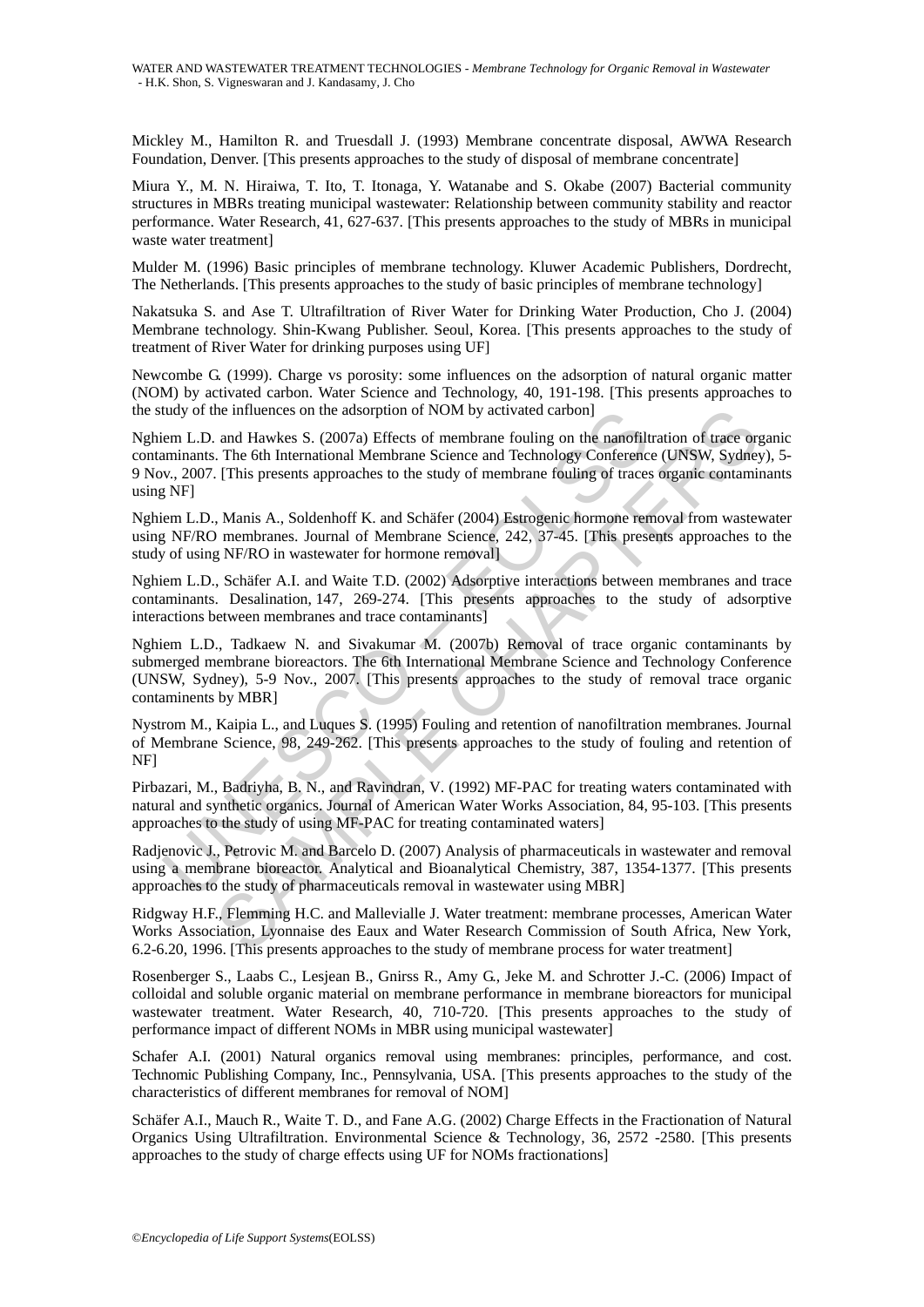Shon H.K., S. Vigneswaran and S.A. Snyder. (2006) Effluent organic matter (EfOM) in wastewater: constituents, effects and treatment. Critical Reviews in Environmental Science and Technology, 36, 327- 374. [This presents approaches to the study of characteristics of EfOM in wastewater]

Shon H.K., Vigneswaran S., Ben Aim R., Ngo H. H., Kim In S. and Cho J. (2005) Influence of flocculation and adsorption as pretreatment on the fouling of ultrafiltration and nanofiltration membranes: application with biologically treated sewage effluent. Environmental Science & Technology, 39, 3864-3871. [This presents approaches to the study of the influences of pretreatment methods on the fouling of UF/NF using BTSE]

Shon H.K., Vigneswaran S., Kim In S., Cho J., Ngo H.H. and Johnston A. (2006) Performance of flocculation and adsorption pretreatments to ultrafiltration of biologically treated sewage effluent: the effect of seasonal variations, Separation Science and Technology, 41, 3585-3596. [This presents approaches to the study of the performance of pretreatment methods to UF using BTSE]

Shon H.K., Vigneswaran S., Ngo H.H., Kim D.H., Park N.E., Jang N.J. and Kim I.S. (2003) Characterization of effluent organic matter (EfOM) of fouled nanofilter (NF) membranes, International membrane science and technology (IMSTEC) proceedings, Sydney, Australia. [This presents approaches to the study of characterization of EfOM of fouled NF]

Simpson A.E., Kerr C.A., Buckley C.A. (1987) The effect of pH on the nanofiltration of the carbonate system in solution. Desalination, 64, 305-319. [This presents approaches to the study of the pH effect of carbonate system on NF]

Snyder S.A., Adham S., Redding A.M., Cannon F.S., DeCarolis J., Oppenheimer J., Wert E.C. and Yoon Y. (2007) Role of membranes and activated carbon in the removal of endocrine disruptors and pharmaceuticals. Desalination, 202, 156-181. [This presents approaches to the study of the removal of micropollutants using membranes and activated carbon]

actrization of EfOM of fouled NF]<br>
11<br>
2000 A.E., Kerr C.A., Buckley C.A. (1987) The effect of pH on the nanofiltry<br>
2000 A.E., Kerr C.A., Addians (A.A., (1987) The effect of pH on the nanofiltry<br>
11 m in solution. Desalin ion of EfOM of fouled NF]<br>
i., Kerr C.A., Buckley C.A. (1987) The effect of pH on the nanofiltration of the carbottom. Desaintation, 64, 305-319. [This presents approaches to the study of the pH effect<br>
item on NF]<br>
Adham Snyder S.A., Snyder E., Villeneuve D., Kurunthachalam K., Villalobos A., Blankenship A. and Giesy J. In Analysis of Environmental Endocrine Disruptors Keith, L. H., Jones-Lepp, T. L., Needham, L. L., Eds.; American Chemical Society: Washington, DC, 2000; pp 73-95. [This presents approaches to the study of Environmental Endocrine Disruptors Keith analysis]

Snyder S.A., Westerhoff P., Yoon Y. and Sedlak D.C. (2003b) Pharmaceuticals, personal care products and endocrine disrupters in water: implications for water industry. Environmental Engineering Science, 20, 449-469. [This presents approaches to the study of pharmaceuticals, personal care products and endocrine disrupters in water treatment ]

Snyder, S.A., Leising, J., Westerhoff, P., Yoon, Y., Mash, H., and Vanderford, B. (2004) Biological and Physical Attenuation of Endocrine Disruptors and Pharmaceuticals: Implications for Water Reuse. Ground Water Monitoring and Remediation®, 24, 108-118. [This presents approaches to the study of characteristics of of Endocrine Disruptors and Pharmaceuticals for water reuse]

Spring A.J., Bagley D.M., Andrews R.C., Lemanik S. and Yang P. (2007) Removal of endocrine disrupting compounds using a membrane bioreactor and disinfection. Journal of Environmental Engineering and Science, 6, 131-137. [This presents approaches to the study of using MBR and disinfection to remove endocrine disrupting compounds ]

Stumm-Zollinger and Fair G.M., (1965) Biodegradation of steroid hormones, J. Water Pollut. Cont. Fed., 37, 1506–1510. [This presents approaches to the study of steroid hormones biodegradation]

Tanninen J., Kamppinen L. and M. Nyström. Pretreatment/hybrid processes. Chapter 10 in Schaefer A., Fane A. and Waite T. Nanofiltration: principles and applications. Elsevier, 2004. [This presents approaches to the study of principles and applications of NF]

Tchobanoglous G., Darby J., Bourgeous K., McArdle J., Genest P. and Tylla M. (1998) Ultrafiltration as an advanced tertiary treatment process for municipal wastewater. Desalination, 119, 315-321. [This presents approaches to the study of using UF for municipal wastewater]

Ternes T., Bonerz M. and Schmidt T. (2001) Determination of neutral pharmaceuticals in wastewater and rivers by liquid chromatography–electrospray tandem mass spectrometry, J. Chromatogr. A 938, 175– 185. [This presents approaches to the study of neutral pharmaceuticals occurance in wastewater and rivers]

Ternes T.A. (1998) Occurrence of drugs in German sewage treatment plants and rivers, Water Research,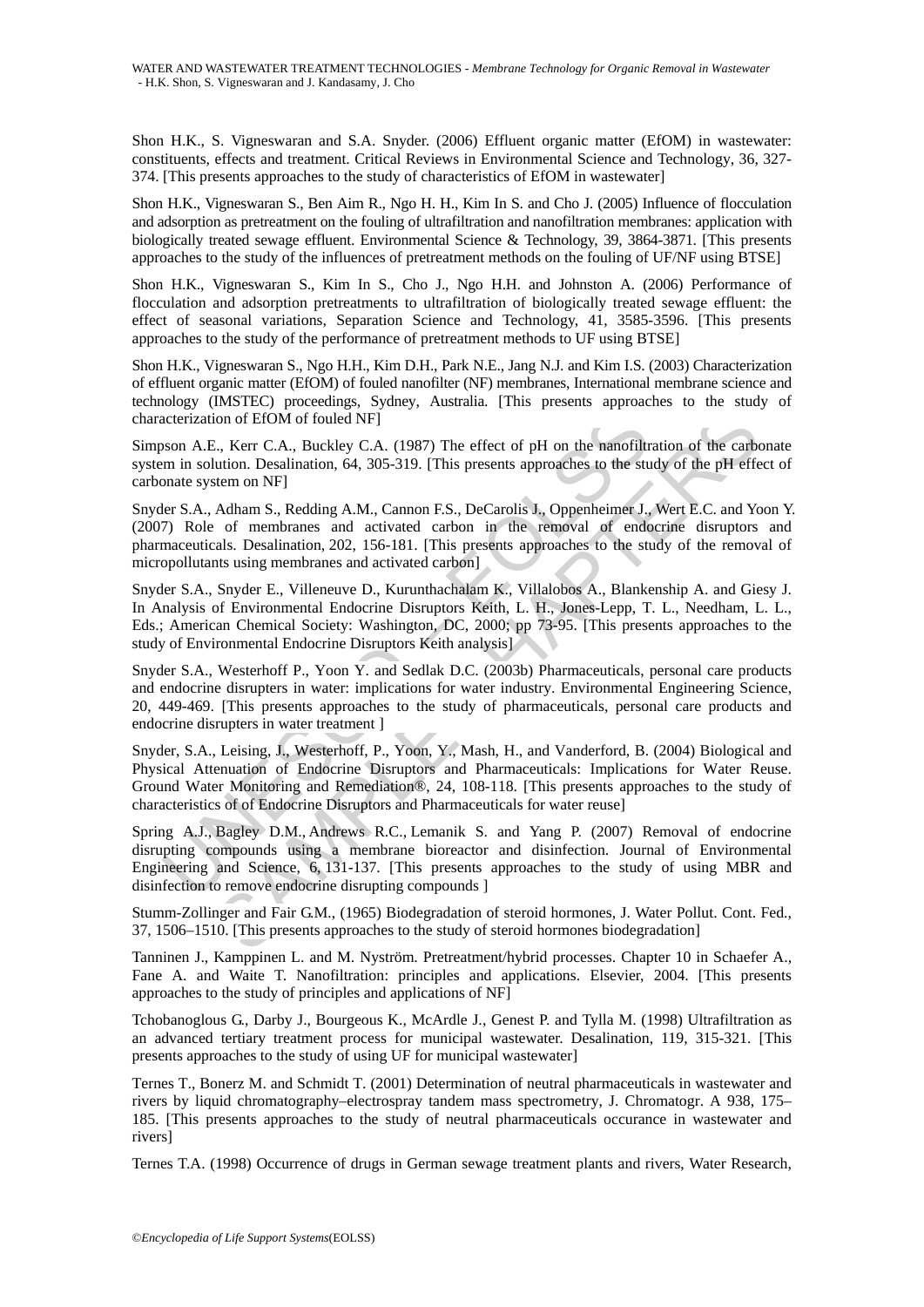32, 3245–3260. [This presents approaches to the study of drug occurance in German sewage treatment plants and rivers]

Ternes T.A., in: C.G. Daughton, T.L. Jones-Lepp (Eds.), Pharmaceuticals and Personal Care Products in the Environment: Scientific and Regulatory Issue, ACS Symposium Series 2001, ISBN: 0-8412-3739-5. [This presents approaches to the study of scientific and regulatory issues of pharmaceuticals and personal care products]

Ternes T.A., Joss A. and Siegrist H. (2004) Scrutinizing Pharmaceuticals and Personal Care Products in Wastewater Treatment. Environ. Sci. Technol. A-Pages, 38, 392A-399A. [This presents approaches to the study of scrutinizing pharmaceuticals and personal care Products in wastewater treatment]

Thorson T., Krogh T. and Bergan E. (1993) Removal of humic substances with membranes system, use and experiences. Proceedings of AWWA Membrane Technology Conferencere, Baltimore, USA, 131-143. [This presents approaches to the study of using of membrane systems for humic substances removal]

Urase T., Kagawa C. and Kikuta T. (2005) Factors affecting removal of pharmaceutical substances and estrogens in membrane separation bioreactors. Desalination, 178, 107-113. [This presents approaches to the study of factors affecting the removal of micropollutants in MSBR]

Vanderford, B.J., Pearson, R.A., Rexing, D.J., and Snyder, S.A. (2003) Analysis of endocrine disruptors,

pharmaceuticals, and personal care products in water using liquid chromatography/tandem mass

spectrometry. Analytical Chemistry, 75, 6265-6274. [This presents approaches to the study of

micropollutants analysis in water using LG/ TMS]

Vigneswaran S. and Ben Aim R. (1989) Water, wastewater, and sludge filtration. CRC Press, Inc., Boca Raton, Florida, USA. [This presents approaches to the study of water, wastewater, and sludge filtration]

gens in membrane separation bioreactors. Desalination, 178, 10/-113. [This Judy of factors affecting the removal of micropollutants in MSBR]<br>Lerford, B.J., Pearson, R.A., Rexing, D.J., and Snyder, S.A. (2003) Analysis of<br>m membrane separation bioreactors. Desalination, 178, 107-113. [This presents approach<br>actors affecting the renoval of micropollutants in MSBR]<br>B.J., Pearson, R.A., Rexing, D.J., and Snyder, S.A. (2003) Analysis of endocrine Vigneswaran S., Chaudhary D.S., Ngo H.H., Shim W.G., and Moon H. (2003). Application of a PAC-Membrane Hybrid System for Removal of Organics from Secondary Sewage Effluent: Experiments and Modelling. Separation Science and Technology, 38, 2183-2199. [This presents approaches to the study of removal of NOMs using PAC-membrane hybrid system]

Vigneswaran S., Vigneswaran B., and Ben Aim R. (1991). Application of microfiltration for water and wastewater treatment. Environmental Sanitation Reviews, 31, June. [This presents approaches to the study of using of MF for water and wastewater treatment]

Wang Y.Q., Hu W., Cao Z.H., Fu X.Q. and Zhu T., (2005) Occurrence of endocrine-disrupting compounds in reclaimed water from Tianjin, China, Anal. Bioanal. Chem. 383, 857–863. [This presents approaches to the study of occurrence of micropollutants in reclaimed water]

Water Environment Federation. 2006, Membrane systems for wastewater treatment / New York, McGraw-Hill Professional; London: McGraw-Hill [distributor], USA. [This presents approaches to the study of membrane systems for wastewater treatment]

Wiesner M.R., Clark M.M., Jacangelo J.G., Lykins B.W., Marinas B.J., O'Melia C.R., Rittmann B.E. and Semmens M.J. (1992) Committee report: Membrane processes in potable water treatment. J. AWWA, 59- 67. [This presents approaches to the study of membrane processes in potable water treatment]

Wiesner, M. R., Clark, M. M, and Mallevialle, J. (1989) Membrane filtration of coagulated suspensions. Journal of Environmental Engineering, 115, 20-40. [This presents approaches to the study of coagulated suspensions using membrane filtration]

Wintgens, T.; Lyko, S.; Melin, T.; Schäfer, A.I.; Khan, S.; Sherman, P.; Ried, A. (2004) Removal of estrogenic trace contaminants from wastewater and landfill leachate with advanced treatment processes. Proc. IWA Leading Edge Technologies Conf. [This presents approaches to the study of using advanced treatment processes to remove micropollutants from wastewater and landfill leachate]

Yoon **Y**, Westerhoff P., Yoon J. and Snyder **S.A.** (2004) Removal of 17β Estradiol and Fluoranthene by

Nanofiltration and Ultrafiltration. Journal of Environmental Engineering, 130, 1460-1467. [This presents

approaches to the study of removal of 17β Estradiol and Fluoranthene by NF/UF]